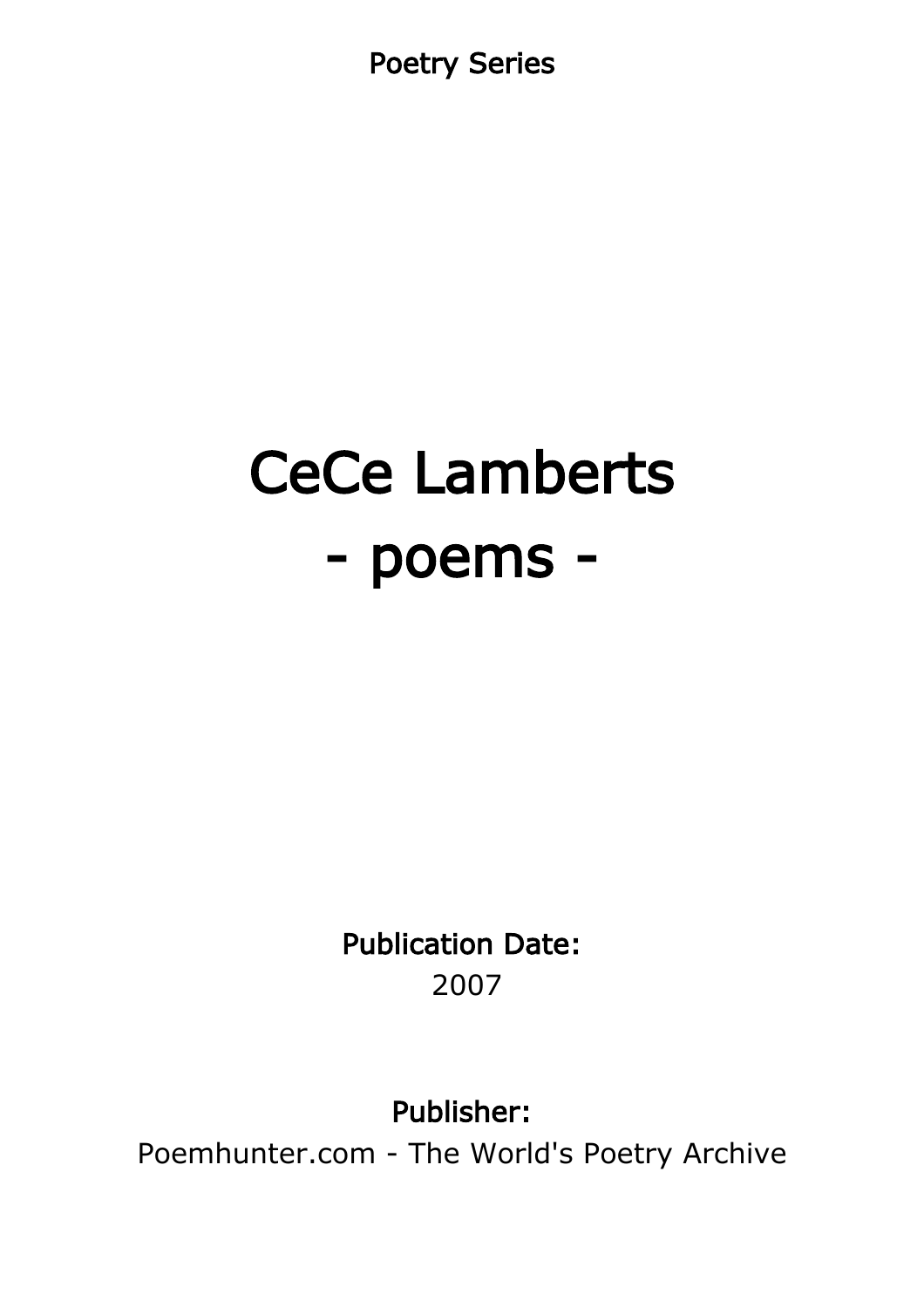# CeCe Lamberts(12 December 1969)

A single mother of 3, I was born and raised in Greece, but spent most of my adult life in the US, where I went for studies in engineering. I currently live and work in Greece, enjoying the laid-back life style, the warm weather, the bright sun and the blue sky almost every day of the year and the sense of belonging. My poems reflect my psychological status at the time; I always get a kick out of reading an old poem realizing how differently I used to see my life back then...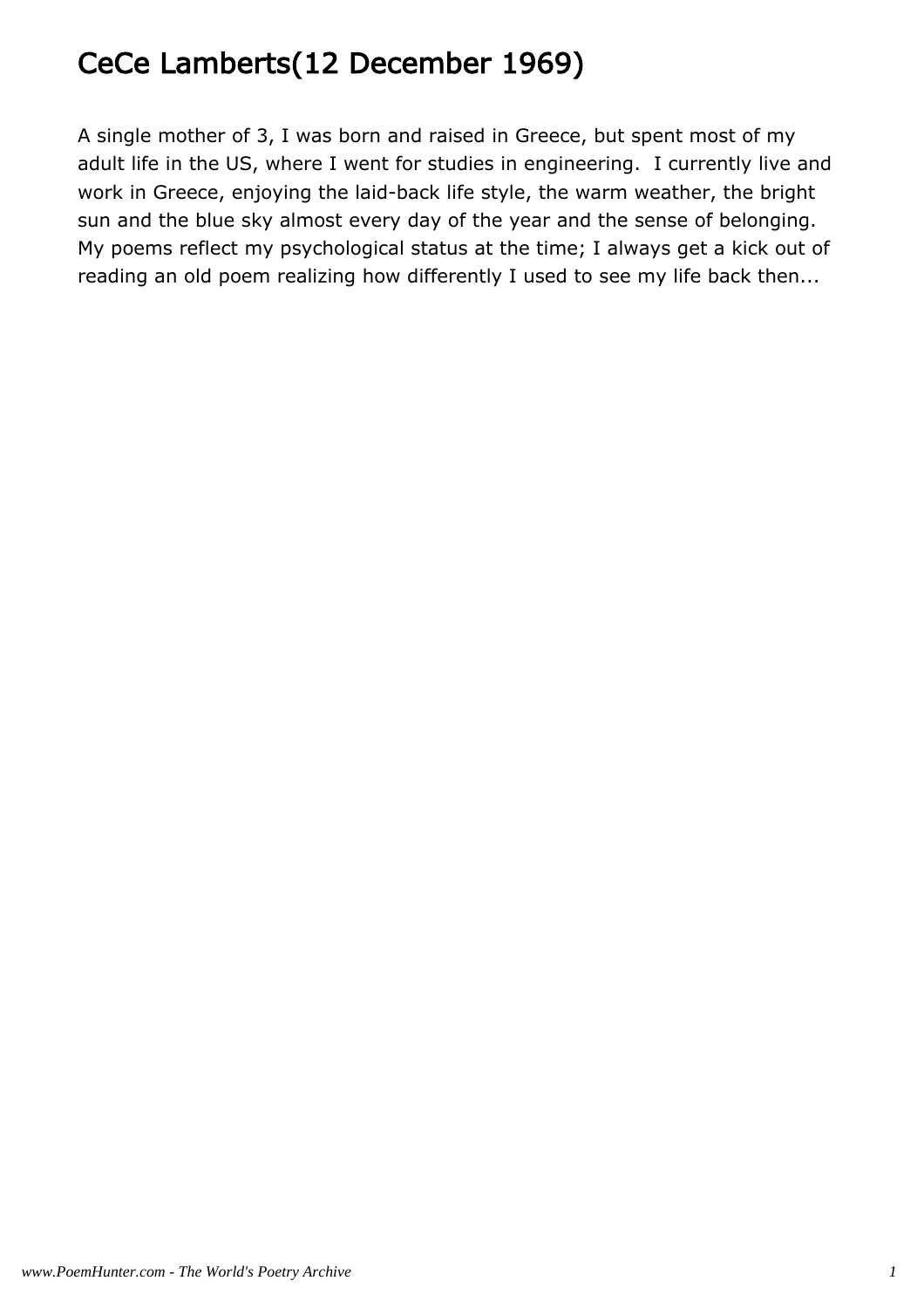# (un) Happy Easter

Blue sky Sun shining A beautiful day I was there at the beach Blue-green salty water Green mountain behind me Crisp fresh air Nature at its best

In complete contrast to this beauty We were all there trying to make it work three divorced lonely adults and a bunch of angry confused kids Wondering why this Easter feels so weird Roasting away our misery Together with the easter lamb A dysfunctional group Wearing happy masks Each one wrapped in our thoughts Thought maybe we could all have a normal Easter. Guess not.

Caught myself still thinking of you Checking my phone for messages But it stood there quiet. Your memory's surely fading But it's still there Nagging me, making me moody Pain in my stomach You'll soon fade completely, I know, Others will come to hurt me some more Just like you did Bravo to you for being so effective Be proud, you really did it for me Add this one to your life achievements Hope you sleep well at night feeling guilty for shattering my heart.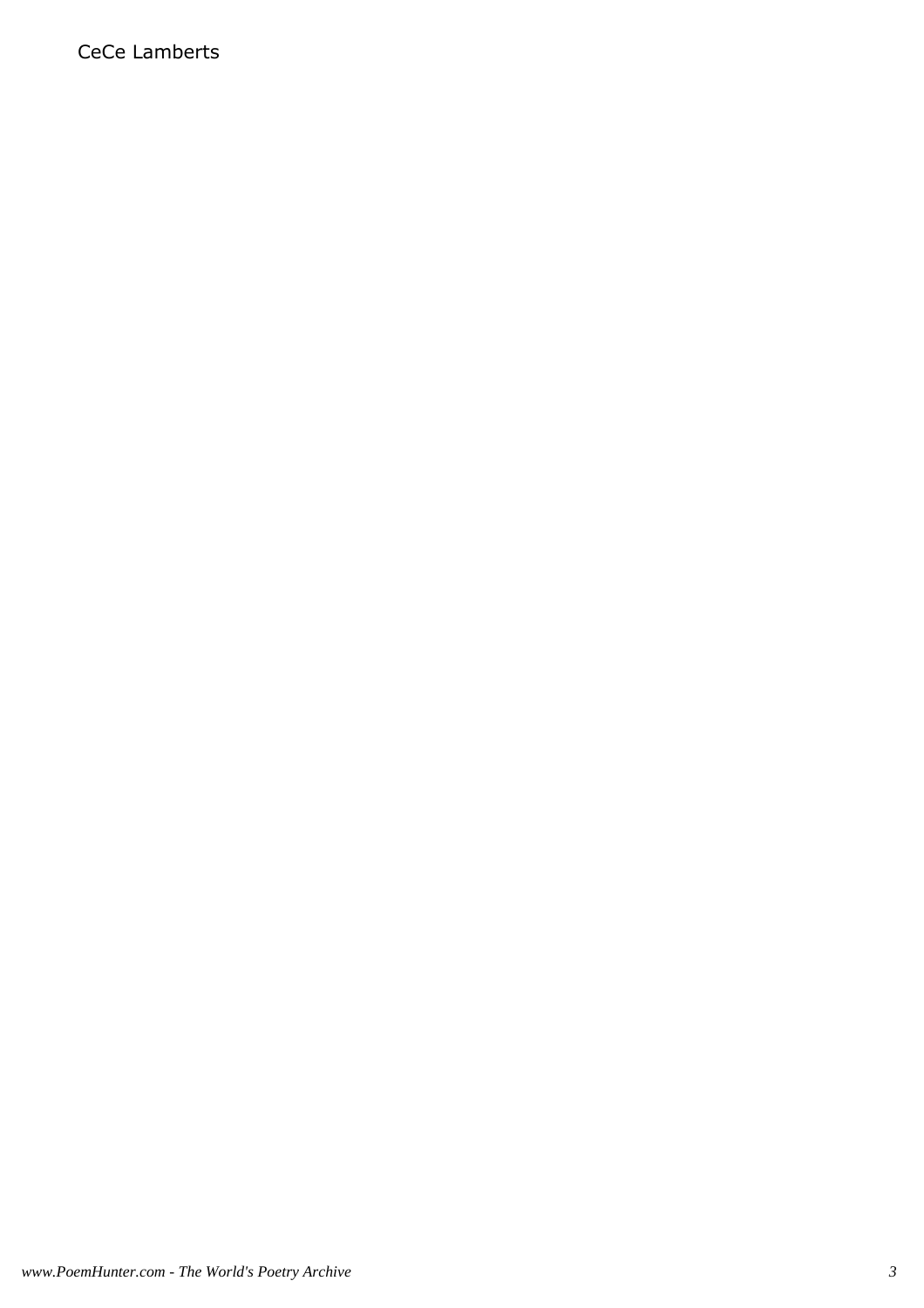#### Being Single And Content

I've been a willing victim for quite some time been used by people left and right letting them string me along for a long time trying to hold on, with all my might.

I've always been all ears I've always been all heart I've been open about my fears I've been trusting from the start. I've been doing this for years when a promising friend appears. I should know better, cause I'm smart In life, there are no volunteers.

I've been raised to believe that being good and giving is a virtue; that it's better to give than to receive, that one should never try to deceive, that this way you can happiness achieve. But such kindness people can't conceive Many will as neediness perceive Oh, God, how can I be so naive?

But I'm here to tell the world that when I'm kind and giving when I'm open and vulnerable when I'm honest about my feelings when I'm a good listener and a good friend when I'm full of empathy and full of love and affection and when I'm ready to jump in fire for you and wholeheartedly into a friendship, consuming myself for a relationship and staying up at night caring, it's not because I need emotional validation it's not because I need yours or other's approval it's not because I need sexual fulfillment it's not because I need to feel loveable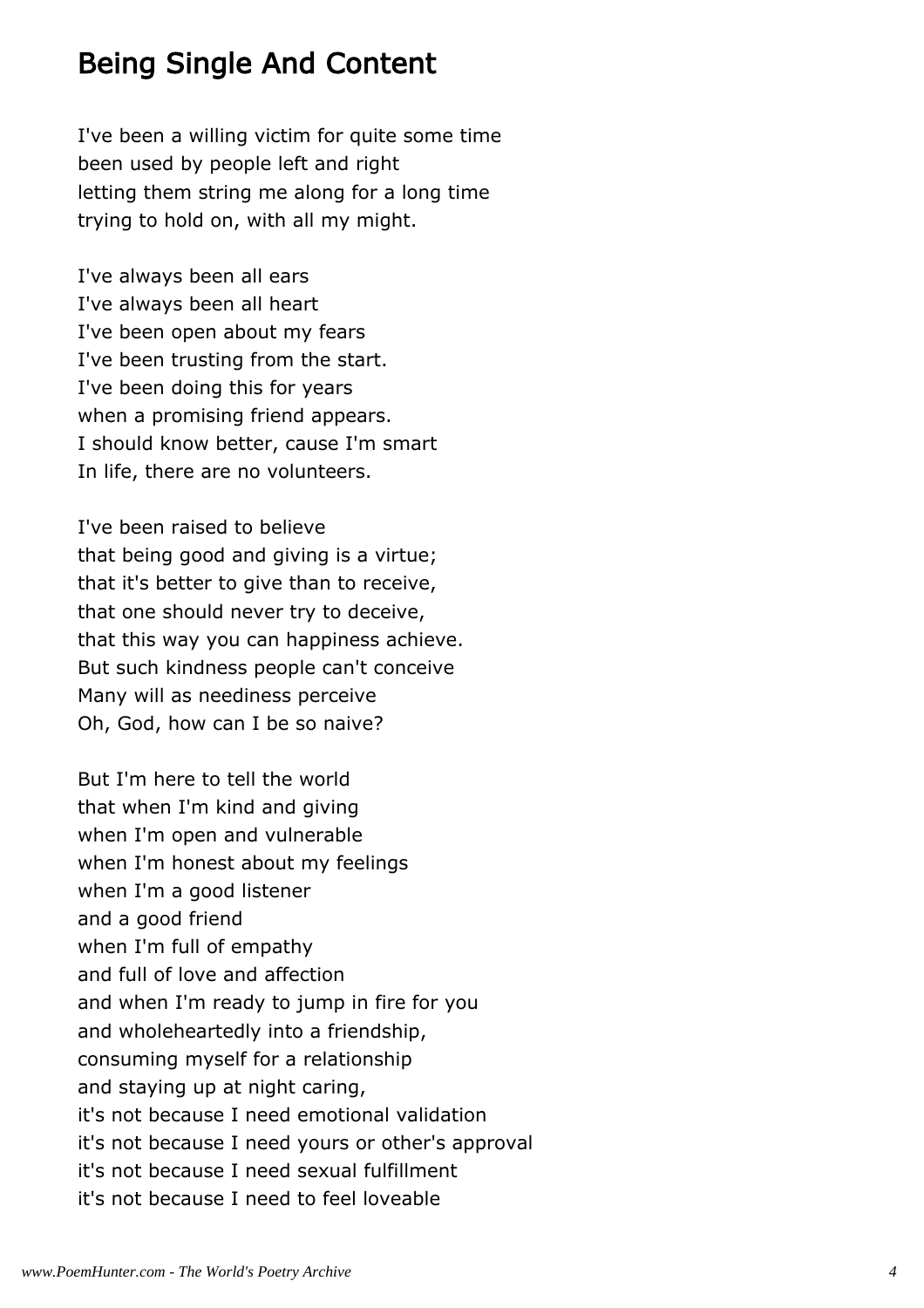it's not because I need to feel worthy, It's because THAT'S WHO I AM!

I've come to terms with my aloneness I've come to terms with my singleness I am content, right here-right now. I know who I am, I know how much I'm worth I know how much I can achieve I can move mountains if I want to. And I have a treasure hidden away in a chest Three pairs of brown eyes that are more precious than gold. And I'm blessed and rich because of that.

If you wanna judge me for showing weakness Go right ahead But it won't make me a lesser person. Cause, thank God, I know who I am!

Written on July 26,2007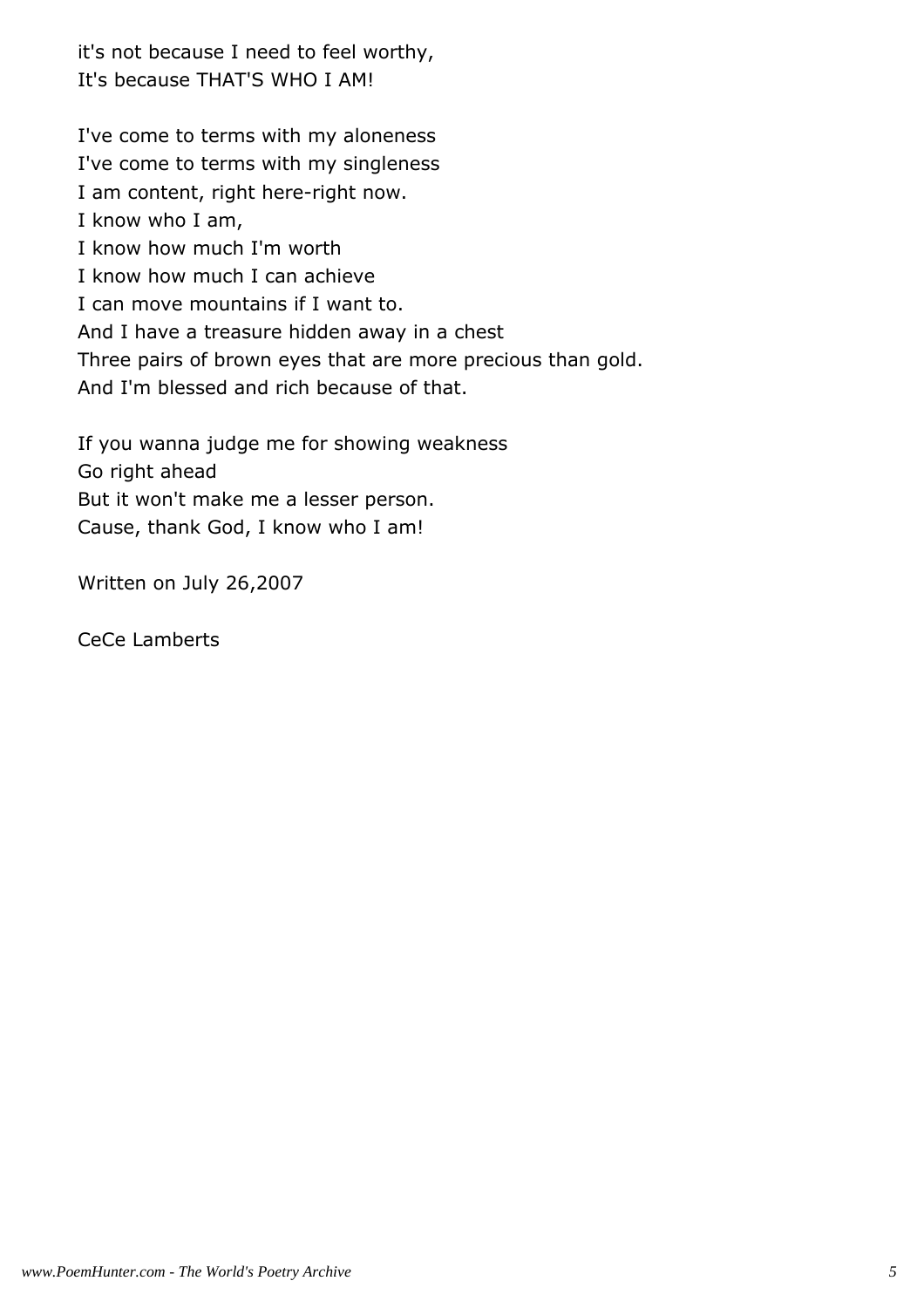#### Chance Or Choice?

Life is about chance Life is about choice What if I'm your chance But you're not my choice?

Things in life happen either by chance or by choice

When life's chance Brings you before a choice Don't take a chance Listen to your inner voice

You're my choice My only choice I go around in circles And you're still my choice

Met you by chance And you were my choice I was your chance But why not your choice?

I make one step ahead And two steps behind Thought I was over you But you're still on my mind

(April 18,2007/Inspired by what my good friend Aashish Ameya had to say about life)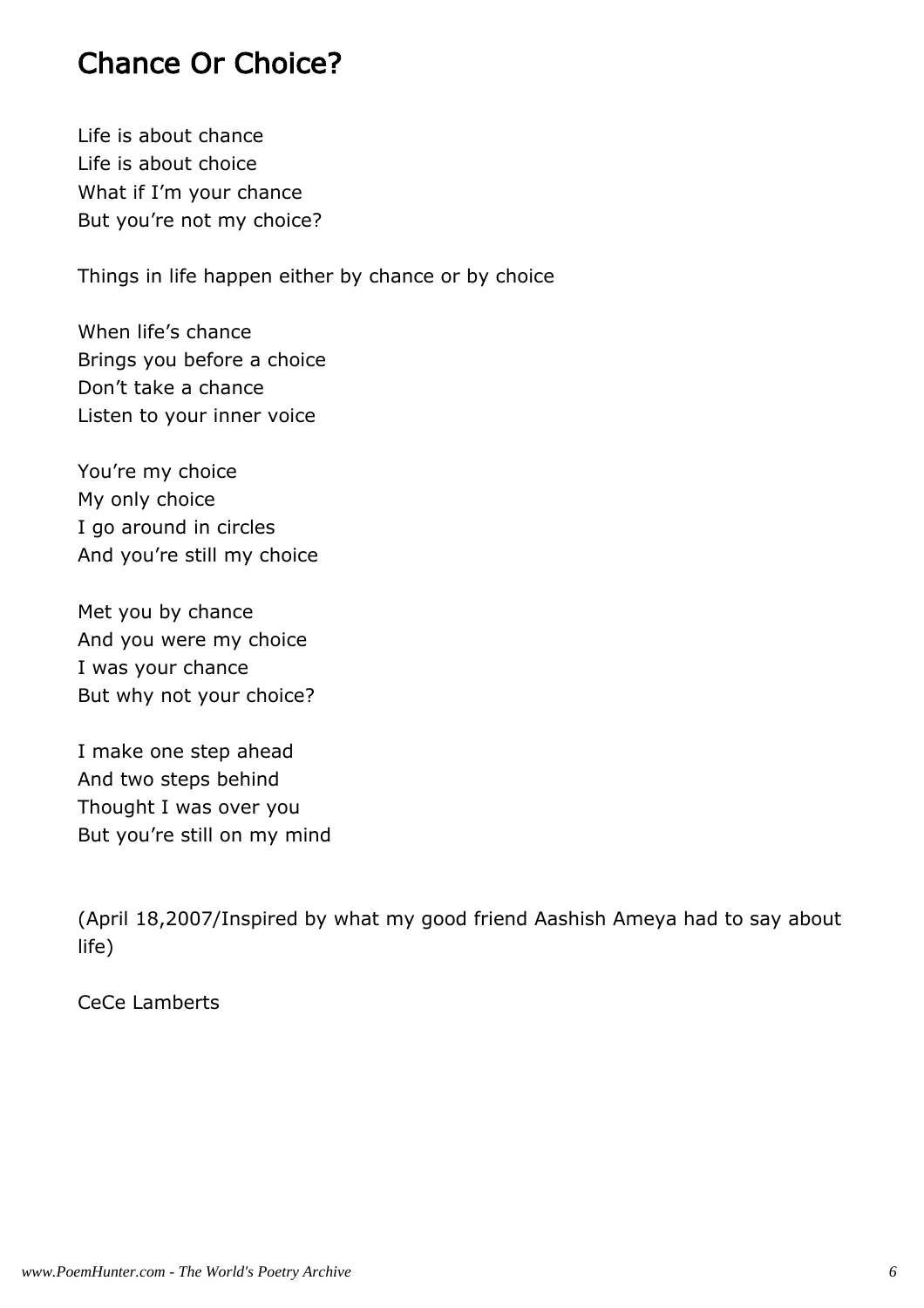### Do You Believe In God?

I'm down on my knees thanking You My palms and my eyes facing the sky You proved to me once again You were right here with me Listening to my prayers.

You have sent me signs before Some call them internal signs Little do they know of Your existence When others state that You have died You are proving to me, coincidence after coincidence, that You are listening. That You will have the whole universe conspire on my behalf to satisfy, not just a caprice, but to only get what I've earned by investing my soul for months. I know what to do with this now.

Enlightenment and health is all I'm asking Not wealth or beauty or career Enlightenment to make wise choices in life.

When all else fails, I treasure Your gifts: my three angels and You in my heart.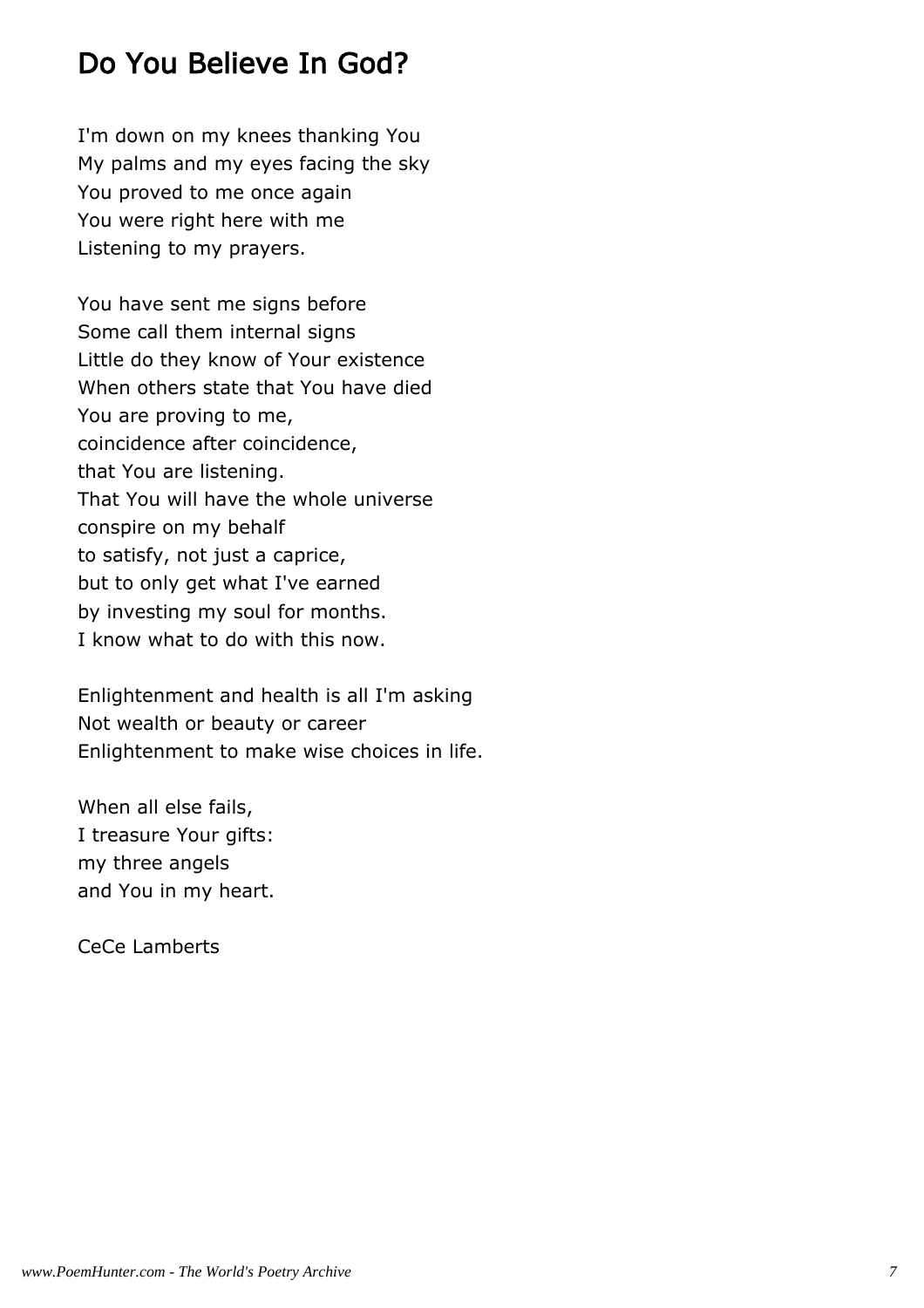#### Have You Ever Been To Scotland?

Have you ever been to Scotland? It's where English is spoken with the sweetest accent It's where people roll their 'r''s and call each other 'mate' It's where the whiskey is single-malt and it's to die for It's where guys are named Ian, play rugby and look pretty damn good It's where 'cheers' is called 'slaandjivaa' It's where Glenmorangie and Isle of Jura is made It's where men wear kilts (noone has ever looked this good in a skirt) and bagpipers play in every corner.

Ever been to Edinburgh?

Ever seen that castle from Princess street? It's the city where the friendliest people live People open, warm, fun-loving and hospitable People eager to get to know a stranger like me Eager to buy me drinks, to show me around town, Eager to party, to sing, to do the karaoke thing, To walk to just about every pub in town To smoke, to laugh, to arm-wrestle, to stay up all night

Ever been to Arthur's seat at night? Ever seen the views from up there? I've been there myself I've sat around a fire with artists and festival performers Drinking whiskey and champagne A complete stranger all by myself Yet feeling so well embraced by everybody

Ever been to Scotland? If you haven't, you gotta go up there, Meet some of the coolest people on earth Feel the magic, have fun, keep an open mind Let the place inspire you, let the culture affect you, And come back a different person...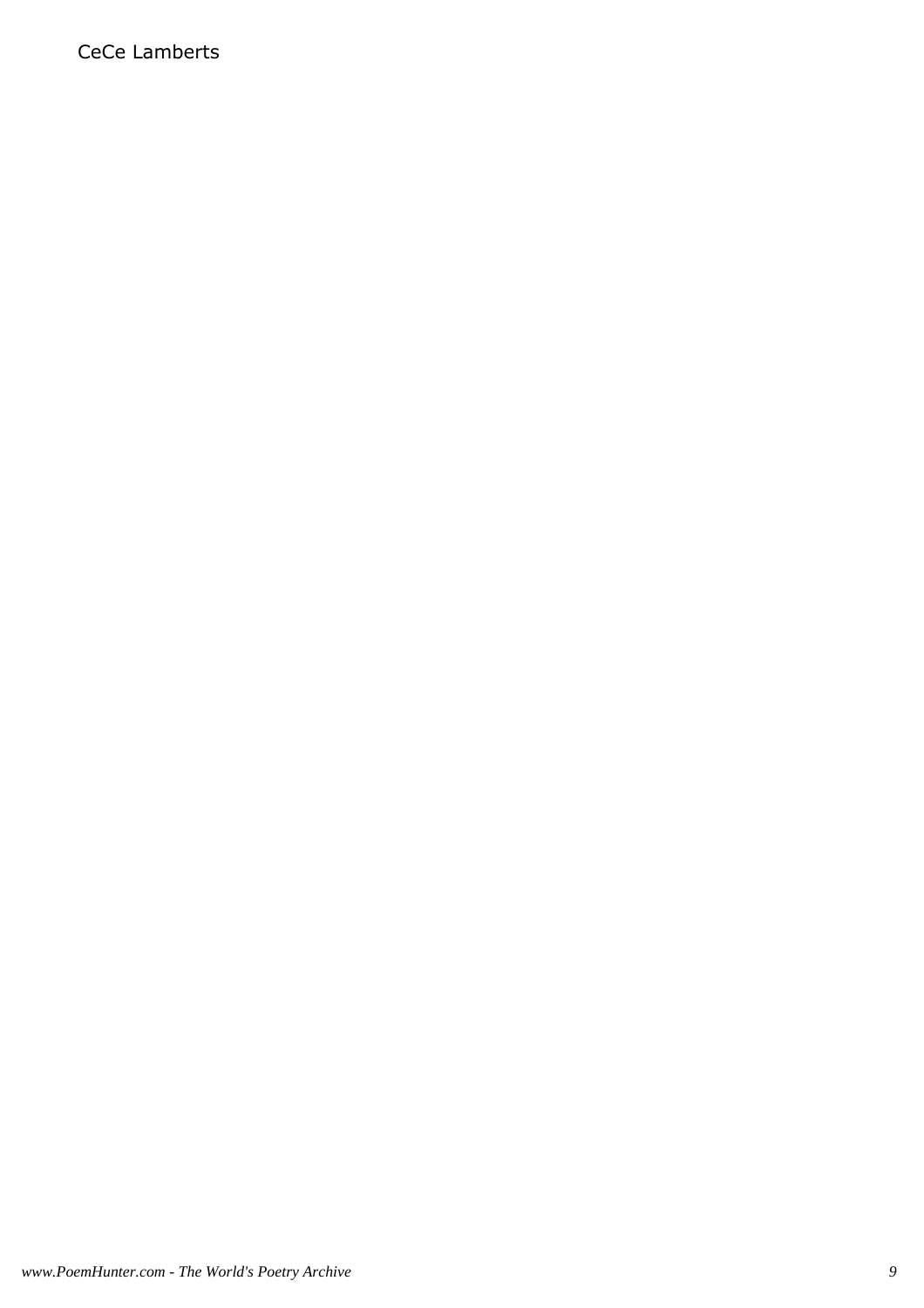#### How Do You Like Me Now?

Don't tell me what to do to gain acceptance from others Don't ask me to pretend to be someone else for my own sake... Don't offer me your strategies to get this guy to like me.

Your strategies are worthless to me Your criticism leaves me indifferent I don't need your patronizing Keep your advice to yourself

I don't do things to be likeable I just do things for myself

Do you think I care what he thinks of me? Do you think I care if he likes me? Do you think I'm afraid of his rejection?

Well, think again!

I've been too good for too long Enough! It's time to clean house To toss the bossy ones in the trash To bury the dead six feet under To burn their papers To cut through their pictures To delet their files To turn the page.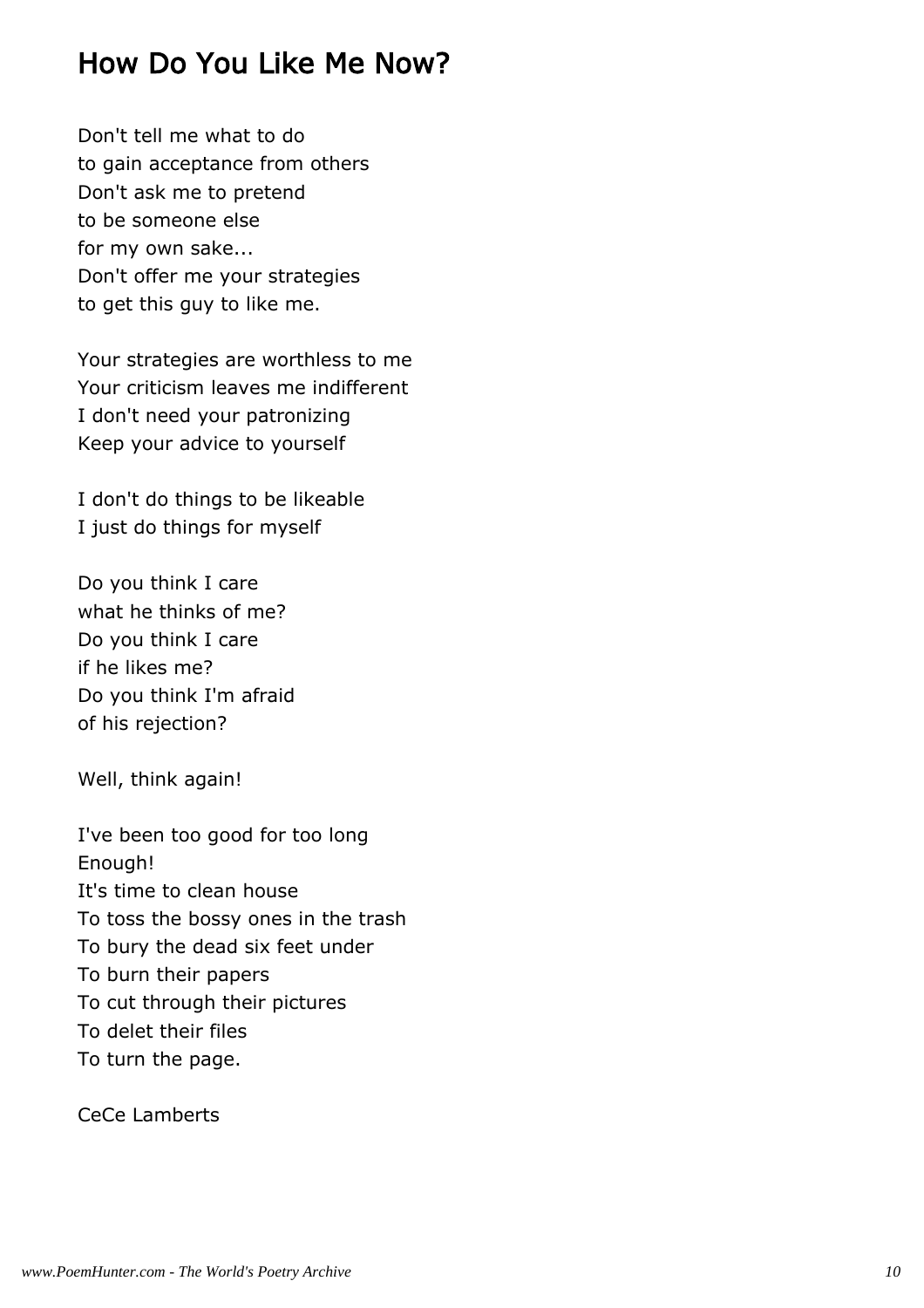#### I Met My Fate

Some time ago I met my fate I met my fate in two brown eyes Saw him and knew he was my mate so funny, cool, but yet so wise.

Heard his voice and loved it, Saw his face and loved it, Read his writings and loved it, Heard him talk and melted,

Love his hair turning gray, Love his accent so sweet I don't think I can convey How he makes me feel complete.

I know that fate plays games with me That has always been the case Because together we cannot be Gotta forget that gorgeous face.

He's got everything I dream I said 'for him I'd change religion' He shines for me as a light beam But...he lives in another region.

I gotta try to find myself I gotta live in 'here and now' I need to work on my inner self Gotta do it, but I don't know how.

My quest for findings has started My fate will help me here, I know I feel so powerless and daunted But have a life plan to bestow.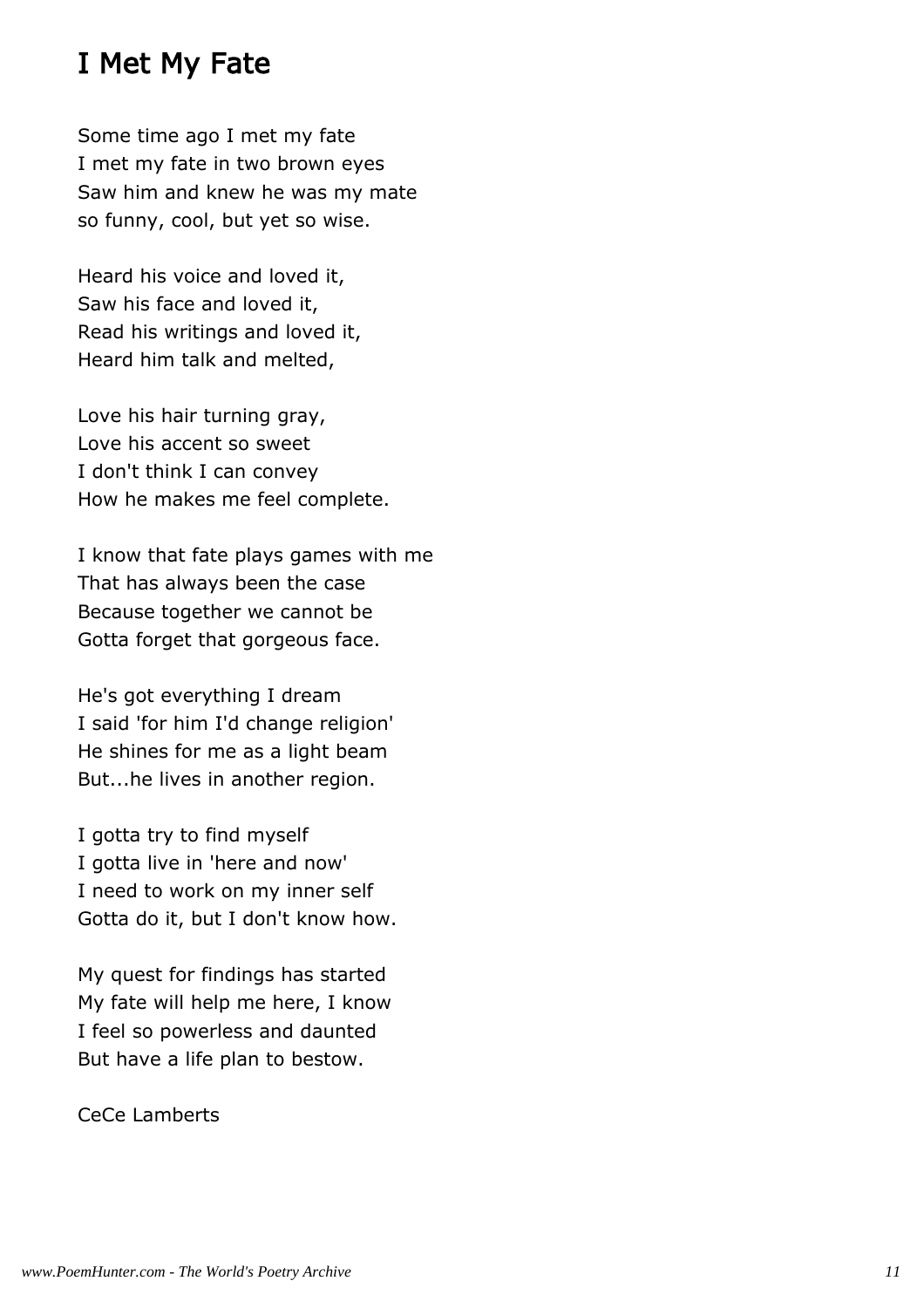# I Wanna Cry

I wanna cry for everything I've missed I wanna cry for my youth that's gone by I wanna cry 'cause today I realize that I've lost my soul I wanna cry for the endless violation of my personna For the humiliation of who I am and what I can achieve.

I wanna cry 'cause I can't pretend any more

It's incredibly difficult to wear the smiling mask that everybody expects from you I wanna cry 'cause I'm weak, small and worthless, and at the same time too old to do what I wanna do

I wanna cry 'cause I wanna be a kid again but I can't,

I wanna cry 'cause I grew too old, too fast

I wanna cry for the freshness and sponteneity that I can't find in me anymore

I wanna cry 'cause I need a warm hug to embrace me, but I can't find one 'Cause even the parental hug that opens up demands and expects wisdom from me

'Cause people around me won't let me be frivolous and make mistakes

I wanna cry 'cause I'm tired of being strong

I wanna break

Wanna break into hundreds of little pieces

Like the twin towers after a terrorist attack

I wanna fall I wanna be left alone by everyone to fall I wanna go low, real low, So low that nothing will matter any more Why won't you let me fall? Let me fall and don't give me your advice I wanna fall low, where all my life I was told I belonged, low, And once I'm low, I wanna hide In clouds of smoke and sin, in the anonymity of being low Maybe then I can emerge strong again I wanna fall but I fear I'll take others with me I fear I may take my three little angels with me And I must stand by them strong once again and not fall.

I wanna cry

I wanna curl up in my bed and cry for hours, maybe for days, weeks, months,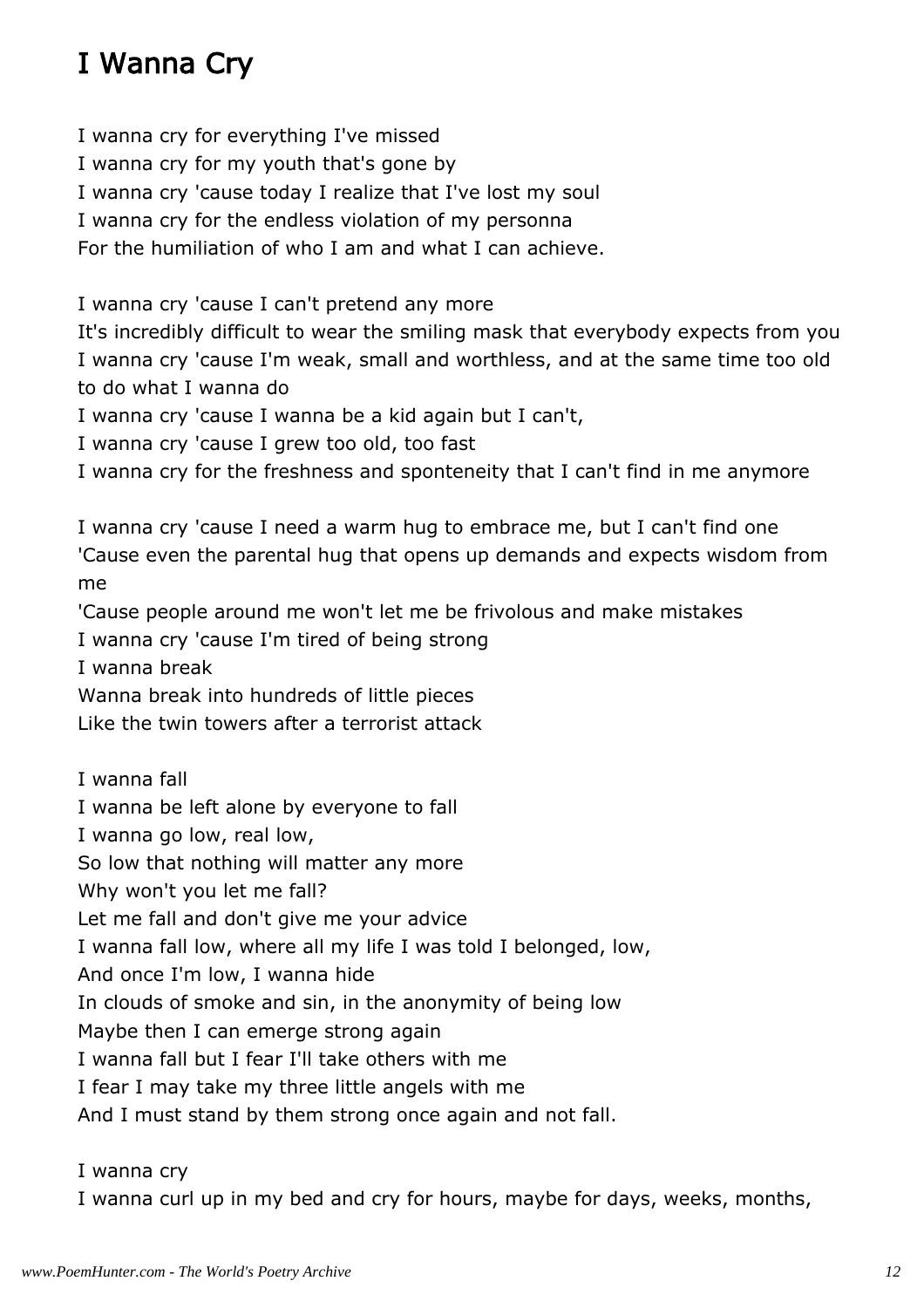How long should I cry to wash away a life of 20 years? I wanna cry lots of tears I wanna cry floods of tears, hoping to wash and cleanse my soul Hoping to wash away the life that diminished and devalued my ego for so long That made me have no respect for my self That made me reject my own soul and my own laughter That made me feel ashamed for who I am That made me feel guilty for even existing.

I wanna cry floods of tears And when I'm done crying I wanna drink my own tears

I wanna drink my tears to quench my thirst

To quench my thirst for life, for laughter, for fun, for company, for people

To quench my thirst for love, for acceptance, for empathy

My thirst for simple, little, everyday, normal things.

It's awful to be thirsty all your life It's awful to live a life dehydrated from happiness My thirst isn't gonna get quenched easily like that I've been dehydrated for so long and plain water won't be enough I need IV drips and drugs I need to lie down with the IV drips in my arms Doing nothing but recover 'Cause my dehydration is chronic and is making me ill One by one my systems are failing I don't know if I can make it, if I can survive this.

I wanna cry but I can't The tears of redemption aren't running Life has taught me not to cry Life's made me tough, feeling no pain or joy Couldn't survive otherwise But it's time to take out this steel suit of armor I want to feel this unbearable pain To feel my lost youth To feel the deep rejection and the spit on my face To feel my non-existing happiness, the void of despair of lost time To feel the offenses, the lies, the dirt To feel the hate of this man that was so close to me all these years To feel his derogatory and frozen look To feel the hopelesness of all my efforts To feel how useless everything I gave my life for was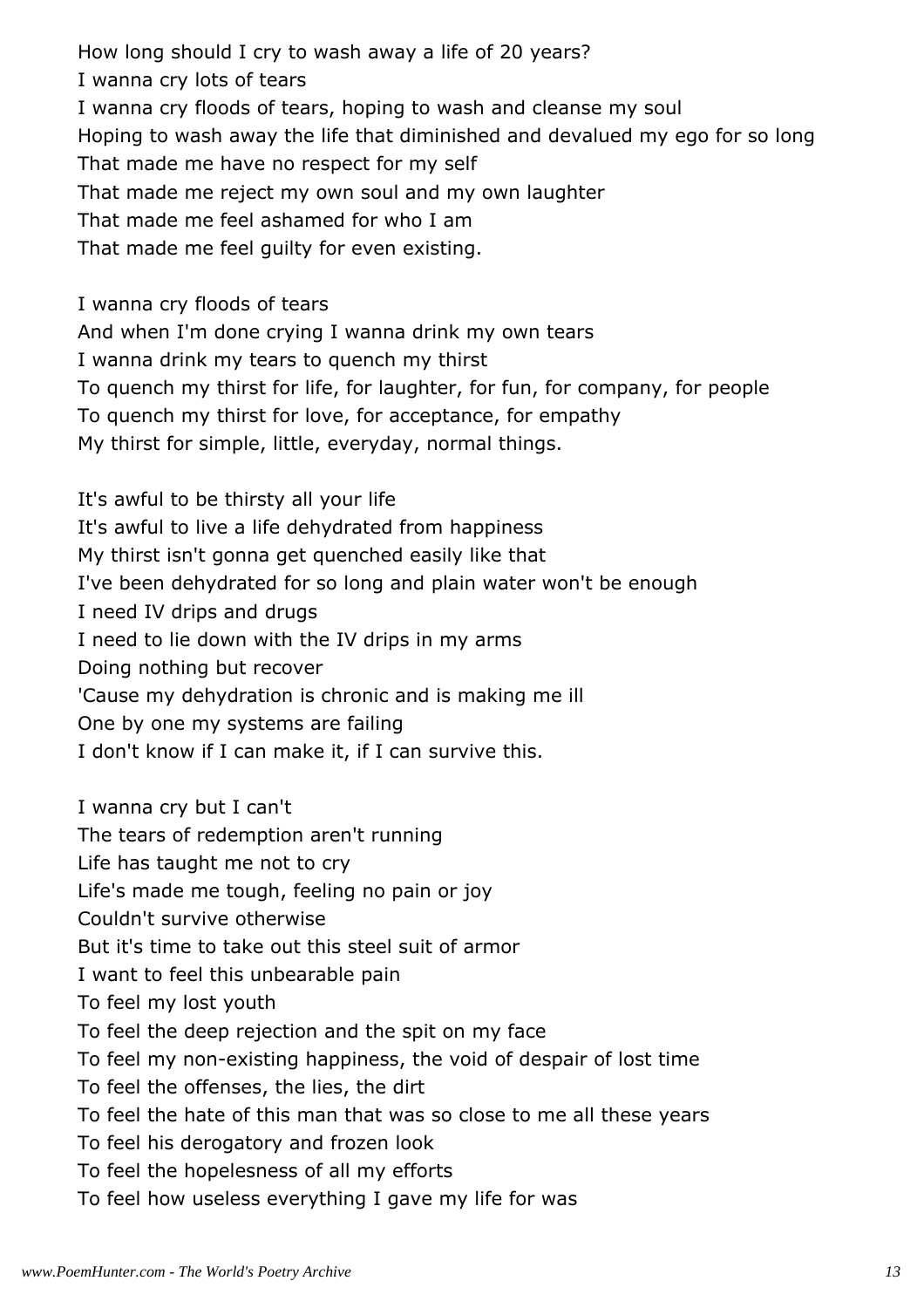To feel this pain that's so familiar to me, and...cry.

Written on September 4,2006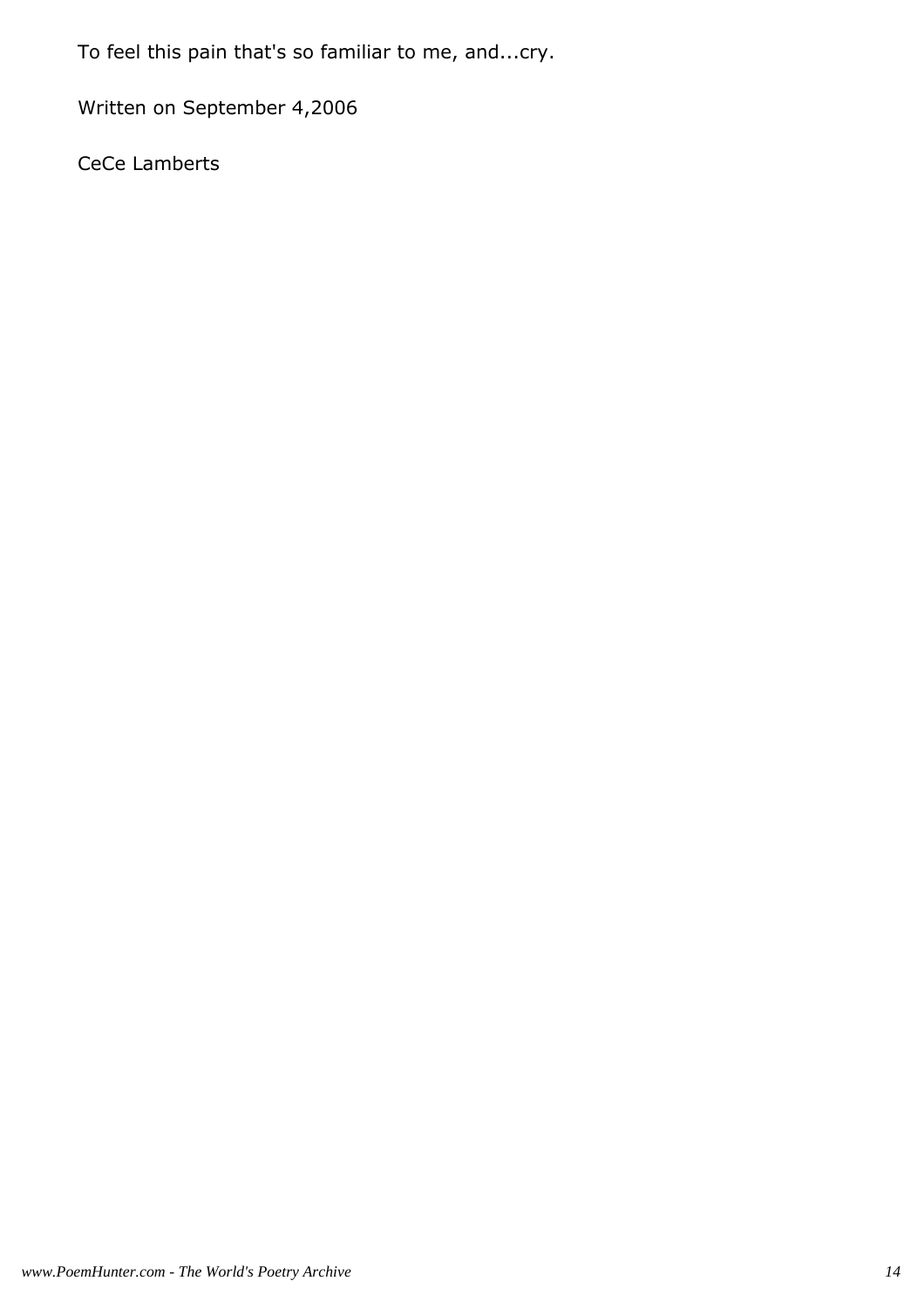## Life's Illusions

How worrisome it is, when you realize That your so-called reality has been an illusion, A dreamy interpretation of perception Based on an "untold agreement" between those Taking part in this fantasy!

The time comes when you realize what's been happening And you become an objective observer of your life. You get removed from yourself And take the spectator's seat.

What do you see?

You see yourself not really living your life. You see promotions at work that don't matter The blue of the sky and the sea that leave you disinterested, The warmth of the sun And the beauty of summer that find you indifferent, The laughter of your children that goes unnoticed, The little things and the big things in life happening without you. You see yourself absent from your own life All real source of happiness and joy Being blurred from a fixation, An obsession, a fantasy, an illusion That you play in your head over and over Filling yourself with fake hope And draining all happiness and meaning out of you.

How can you live your life in the "here" and "now" When you've been living in "hyperspace" and "never"? How can you make your presents better than your pasts When you live neither in the present, nor in the past, But in a time-less space-less illusion?

Why are you wasting every breath blowing in a bubble that's getting larger every day And is about to burst?

For years I've been searching for the truth in my life.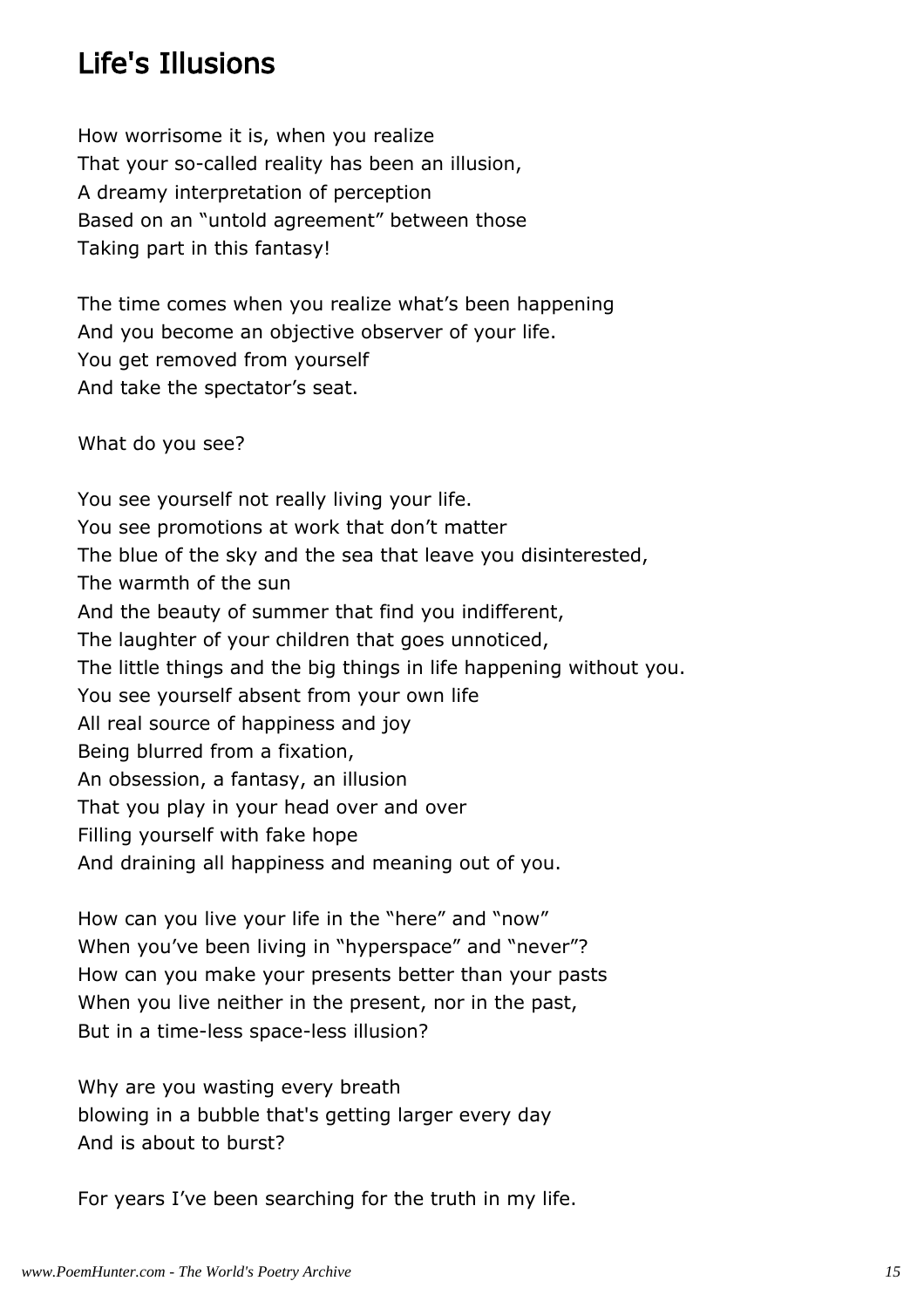I've been trying to record all coordinates and events of my past And through them, to explain my motives and actions today. I'm not in search of the truth any more. I'm now against illusions I'm now fighting the magic I'm now bursting the bubble I'm now having a funeral Celebrating the life and death of nothing Celebrating the life and death of just written words And putting this part of my life to rest.

I now know that illusions may offer short-term relief to my tried soul But they eventually leave it weak and limited.

I've nurtured the fantasy for some time now Knowing what I was doing But having nothing better to offer myself Being afraid of leaving myself naked In the freezing cold of my harsh reality. But I'm testing the fantasy now I'm dispelling the magic this summer Hoping that the hot summer sun will keep me warm And sticking to only what's real.

I don't get hurt any more It's more like I get educated Collecting the puzzle pieces and putting them together To make the puzzle of this world that's so unknown to me Like a child that gets burned by fire And knows to not touch it again Learning by my mistakes Day by day Tons of mistakes waiting to be made Tons of questions waiting to be answered Until the puzzle is finished Reaching self knowledge and awareness And world knowledge and awareness And people knowledge and awareness. Wisdom and maturity for here and now And a promise to myself for no more illusions.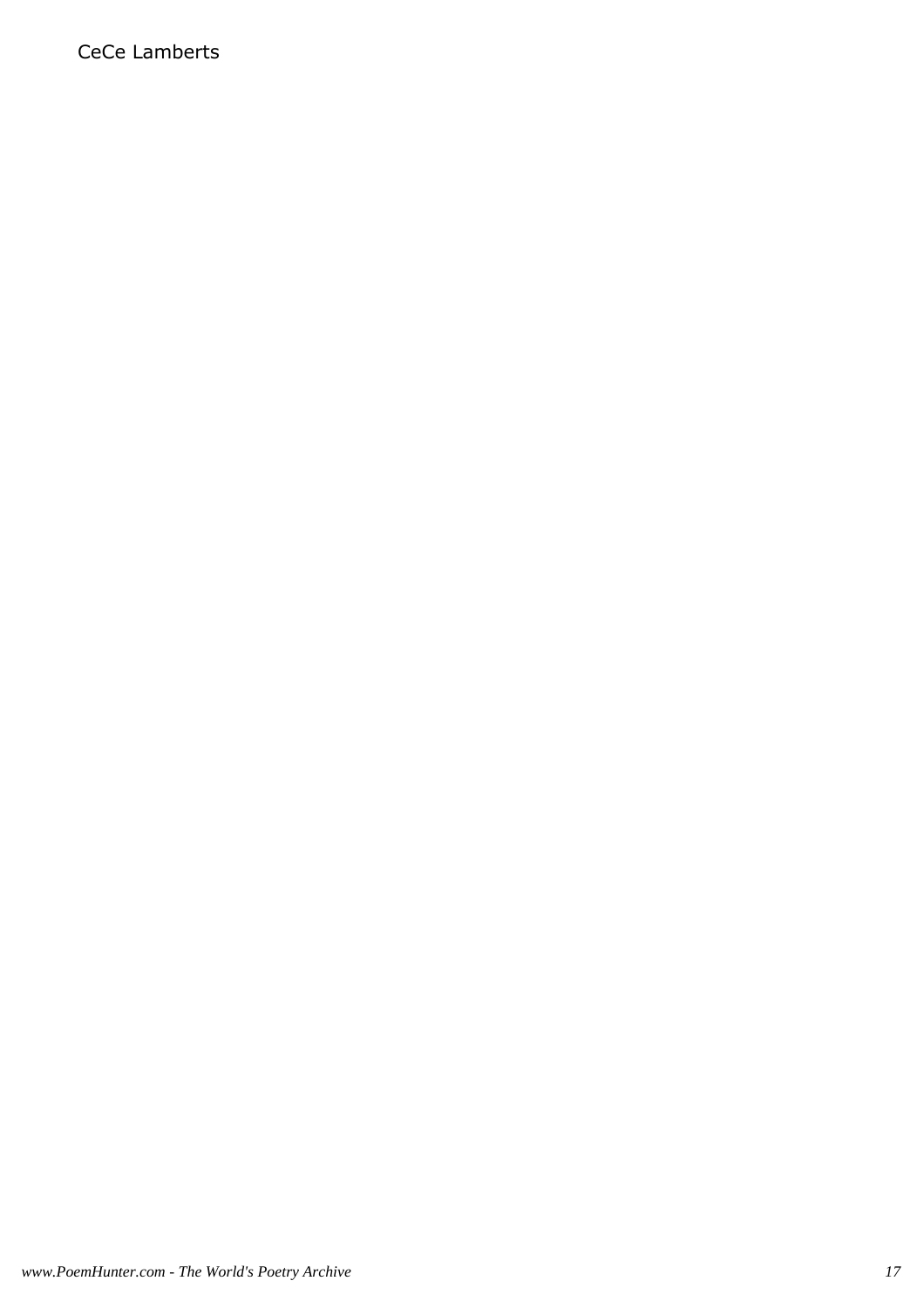#### Love Is A Cage

When I'm in love I feel locked in a cage I place you above everything and I feel rage.

Rage that you don't reciprocate And you know how to aggravate Rage that you don't write Rage that you keep me up at night Rage that I need you tonight And you don't plan to invite You don't try to be polite.

You want to show me the light, but you know I'm filled with fright You say my future is bright, but I don't see it in delight You say you love me, but not quite, You know how a fire to ignite You surely know how to excite I wish you would a poem for me recite but somehow I don't think you might. Hey, no worries, I'll be all right.

Now that I think I know you better I understand you're noone to fetter I know all you expect from me is to write I accept it and I think I'll be all right.

I don't need to show you love I don't need to tell you how I care You know my heart is like a dove, pure and vulnerable and really rare And to get hurt wouldn't be fair. So, with you, no more despair! As long as you and I are aware We can be good friends, I swear, But, don't you tease me, don't you dare With I LOVE YOU's; it's unfair,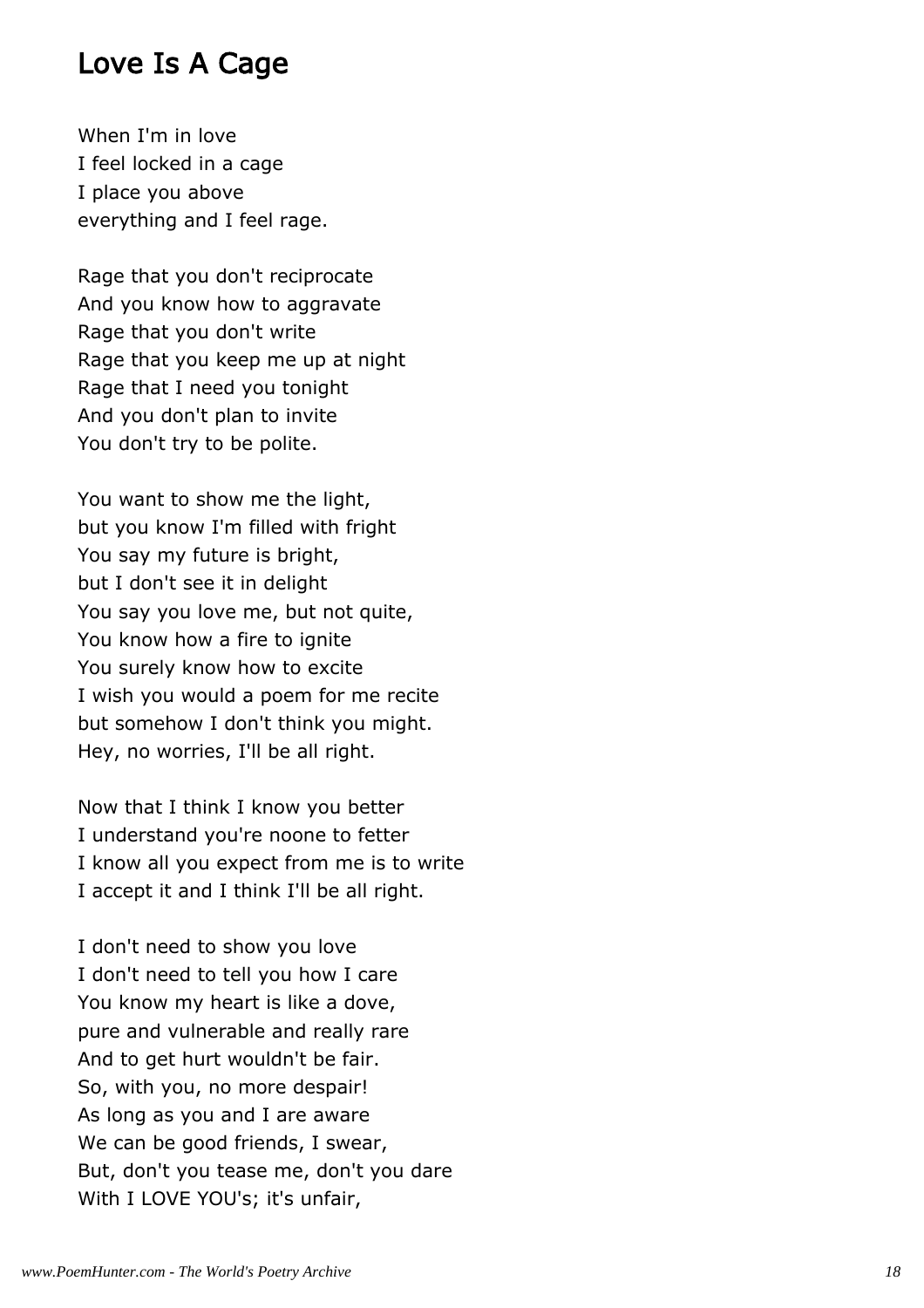Let's stay friends, let's keep it there, We've got so much indeed to share, We can have a friendship that is rare.

Hope that's what you want from me. If yes, I'll feel a delightful flare. And that's really all I had to declare You've got it all written up, right there.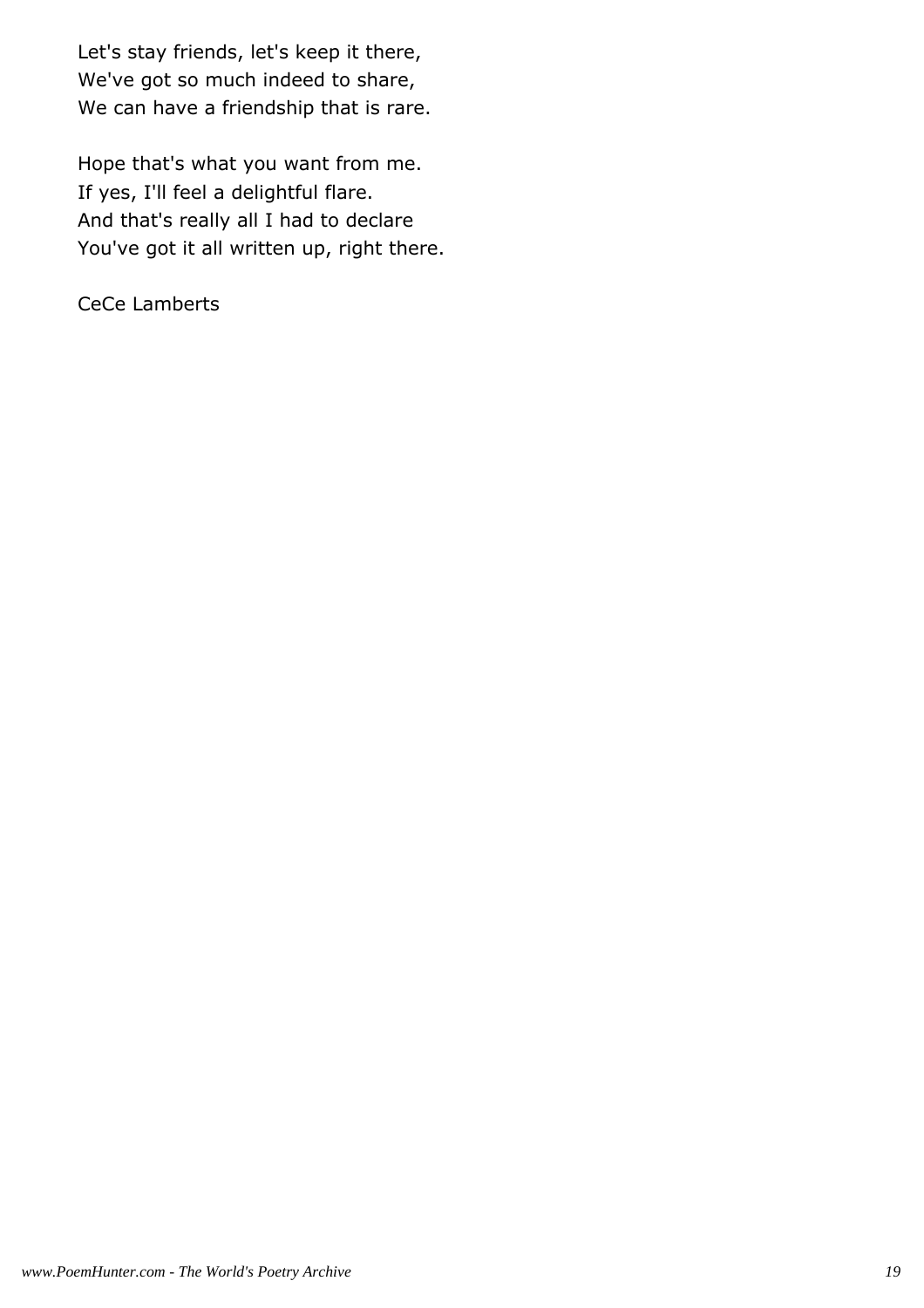#### Marriages Are Made In Heaven

'Marriages are made in heaven' so say people in India a good marriage can your life lengthen it can be your ultimate good karma.

My marriage was made in hell Bad karma from beginning to end Kept me for years in a prison cell Finally, I don't have to pretend.

My marriage was made in hell no love or affection, felt like a bad spell A bad marriage can ruin your life For so many years, I had no life.

The hell marriage is now over Promise I won't do it again, ever I'm finally free from the shackles Thought I'd be happy, but I see no sparkles.

All I'm left now with is wrinkles My life's hard and full of struggles Still, I find my freedom wonderful And I will soon start feeling worthful.

Written on April 23,2007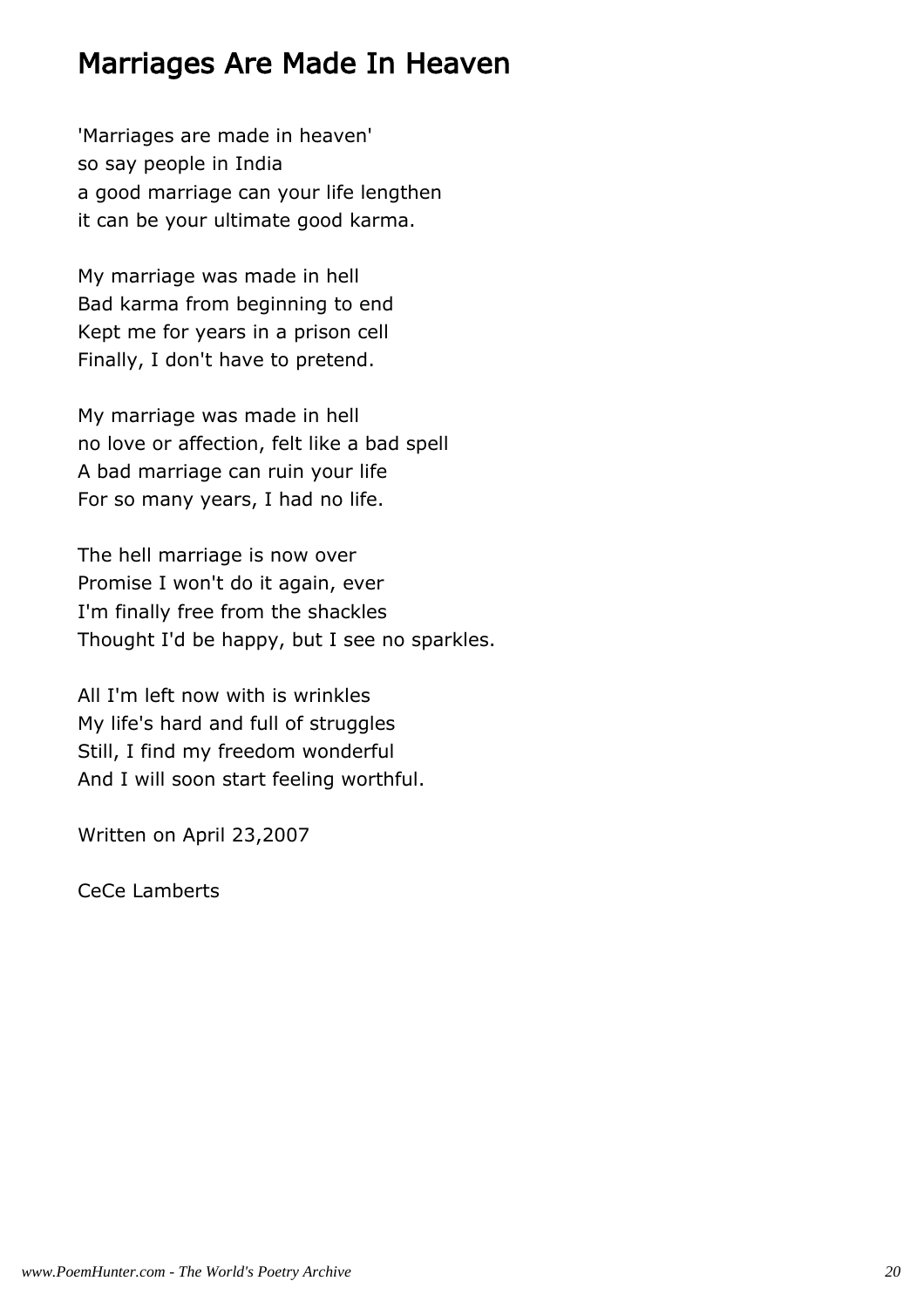## Mother's Day

I cried today on Mother's day I've been wanting to cry for a long time I've been wanting to cry for about a year now Mascara and eyeliner running down my cheek And three pairs of brown eyes looking at me 'What is it, mom? ' 'You didn't like the breakfast we prepared for you? ' 'Why are you crying, mom? ' What do I tell them? That I've been trusting once again and got hurt yet one more time? That I gave my soul to someone and he didn't treat it as I hoped he would? That I'm losing my hope in people? Or, that I'm crying 'cause their pure love touched me? 'Cause I realize that paradise is right there in front of me and I've been looking for it elsewhere? 'Cause I realize that they're the only ones capable of loving me unconditionally, no matter what I do or say? - I'm crying 'cause you're all I have in this world, I said as my son was handing me a love coupon promising me a hug whenever I needed it - I'm crying 'cause you make me feel complete, I said as my little one was handing me her drawing - I'm crying 'cause I love you more than life itself, I said and my eldest son gave me a card apologizing for backtalking - I'm crying 'cause you're giving me strength to face this ugly world, I said And I cried some more cleansing tears. Closed my eyes and tried to take it all in Wanted this moment to last a lifetime.

Written on Mother's Day (May 13,2007)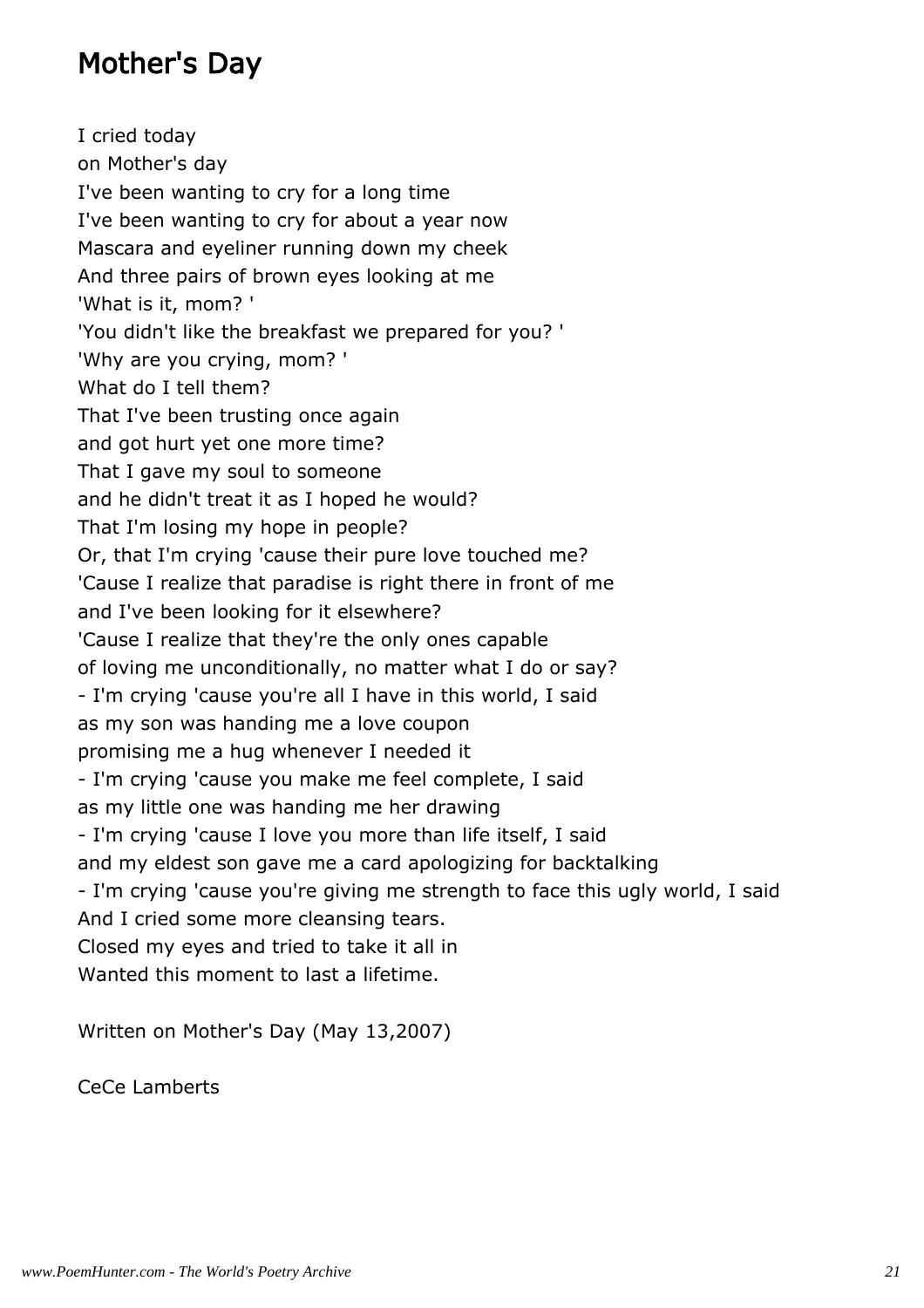#### My Inner Stability

When I'm in my head looking for stability I see a mess and dread there's no tranquility.

My mood swings are strong I've violent ups and downs Swinging like a pendulum and then circling in rounds

I'm feeling all the negatives and blame myself continuously but, are there any positives? believe me, I search continuously

I have a great advisor He's bright and talks with no fright He couldn't be any wiser He is my guiding light

I'll find my inner stability I'll do it soon, I know I know I have the ability It's a process that is slow But I'll learn from this, I'll grow I won't stay low; I'll shine with my inner glow.

Written on May 1,2007

To my advisor, I owe you big.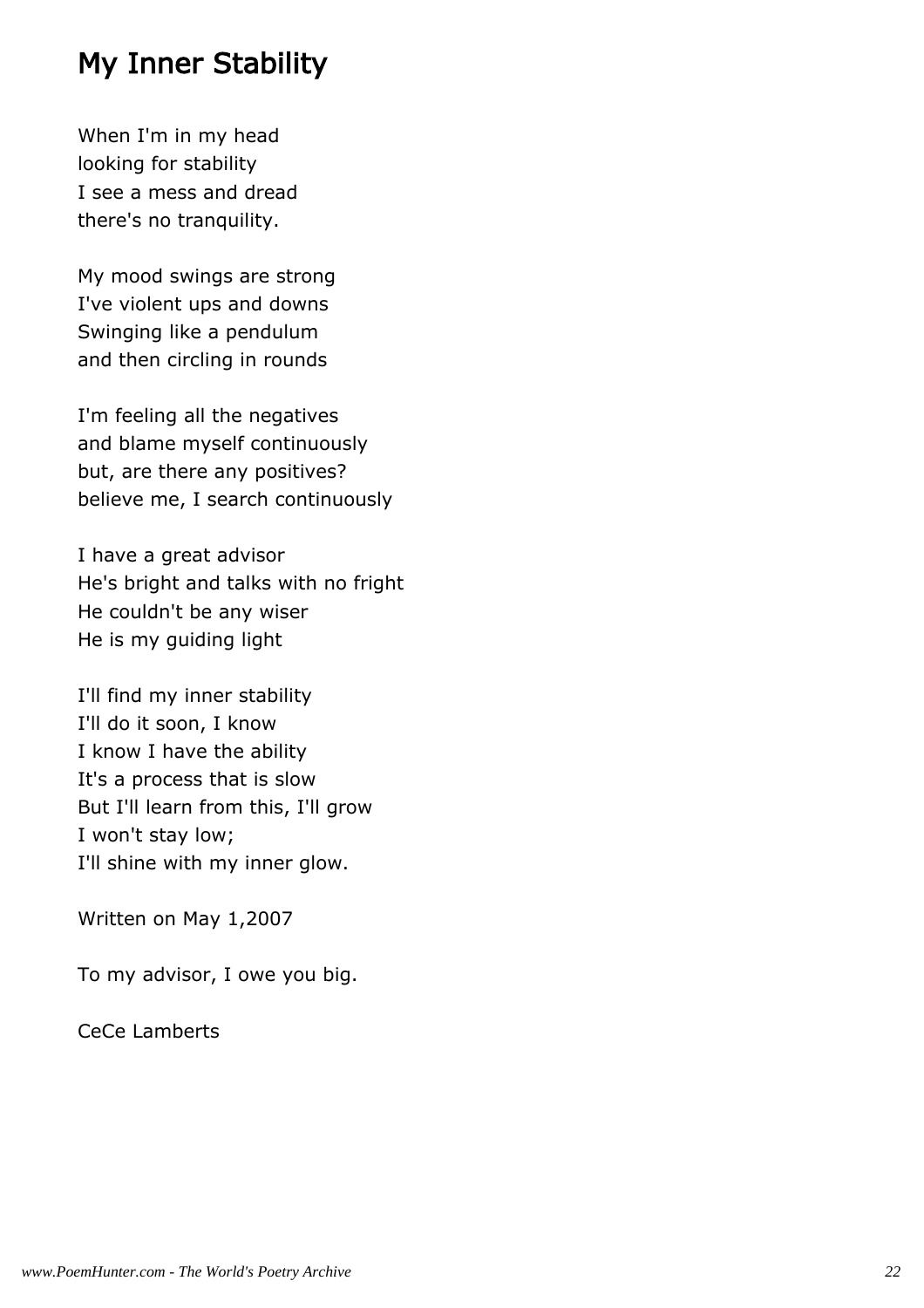#### One-Night Stands

One-night stands: so painful the day after, so exciting before they happen, so much anticipation and hope I don't know how to cope.

Emptiness the day after, Feeling used, like a cheap slut The phone's not ringing, text messages not coming, he probably doesn't care probably didn't like me won't care to see me again.

His smell still on my clothes his taste in my mouth his face in my head I see him everywhere Vivid pictures of his naked body on top of me Feel his warm touch on my body his tender lips on mine and the lack of climax...

His words echoing in my head 'don't want to get hurt' 'not interested in a relationship' wondering where I stand in this spectrum probably nowhere tucked away in the memory box as a drunken adventure soon wondering if it ever happened if it were true or a figment of my imagination

Can't stand this pain stopped my tears from falling again I can now say for sure I HATE ONE-NIGHT STANDS Hate the way I feel the day after Hate wondering if it meant anything Hate feeling so stupid for getting hurt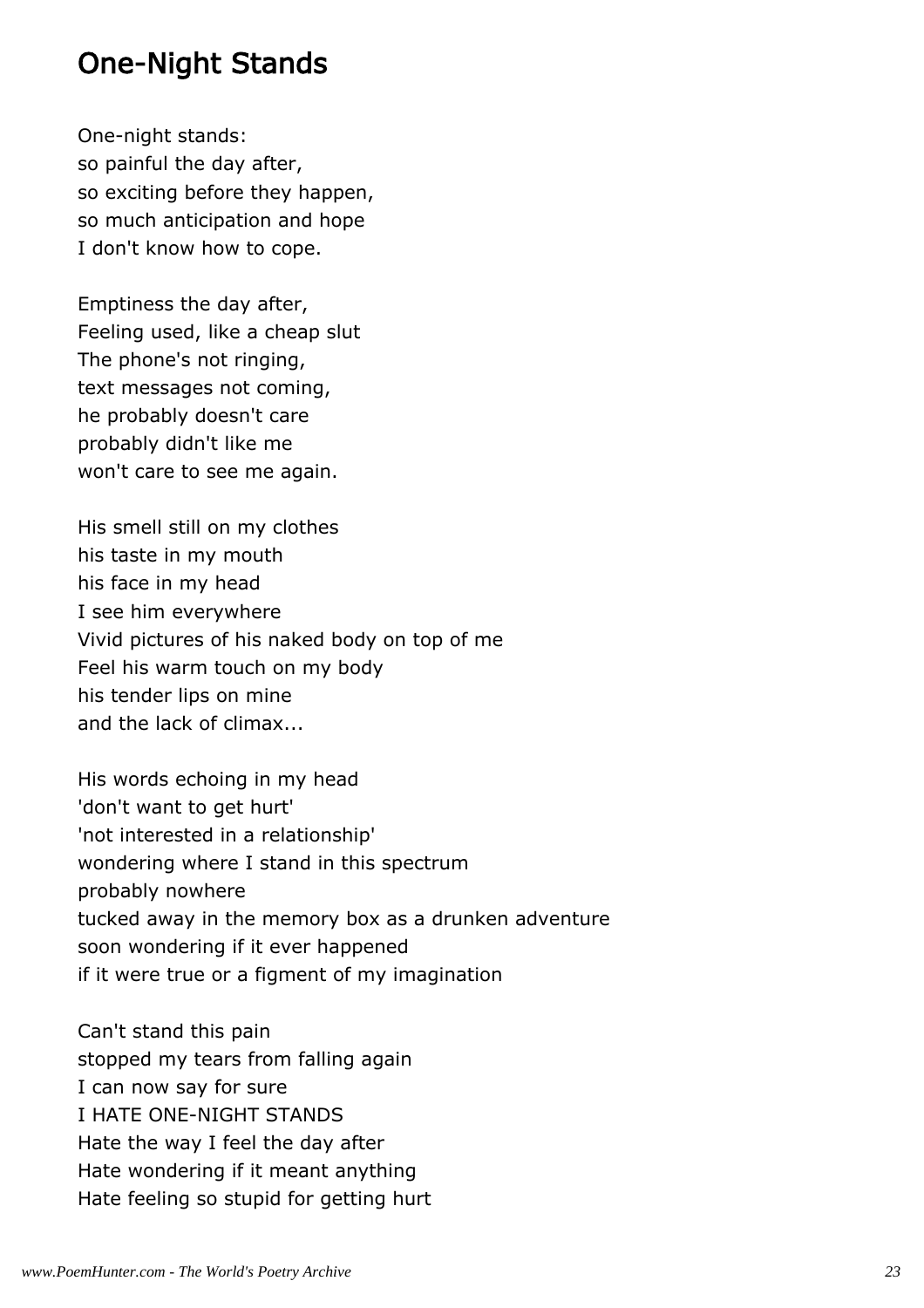Hate being so naive and expecting more

He was so warm and tender looked so sensitive and wounded yet sexy and good-looking He was caring and sweet Wanted the moments in his arms to last for ever Wanted the night to be really long Want to get to know him better Still wonder if he'll ever call If I'll ever see him again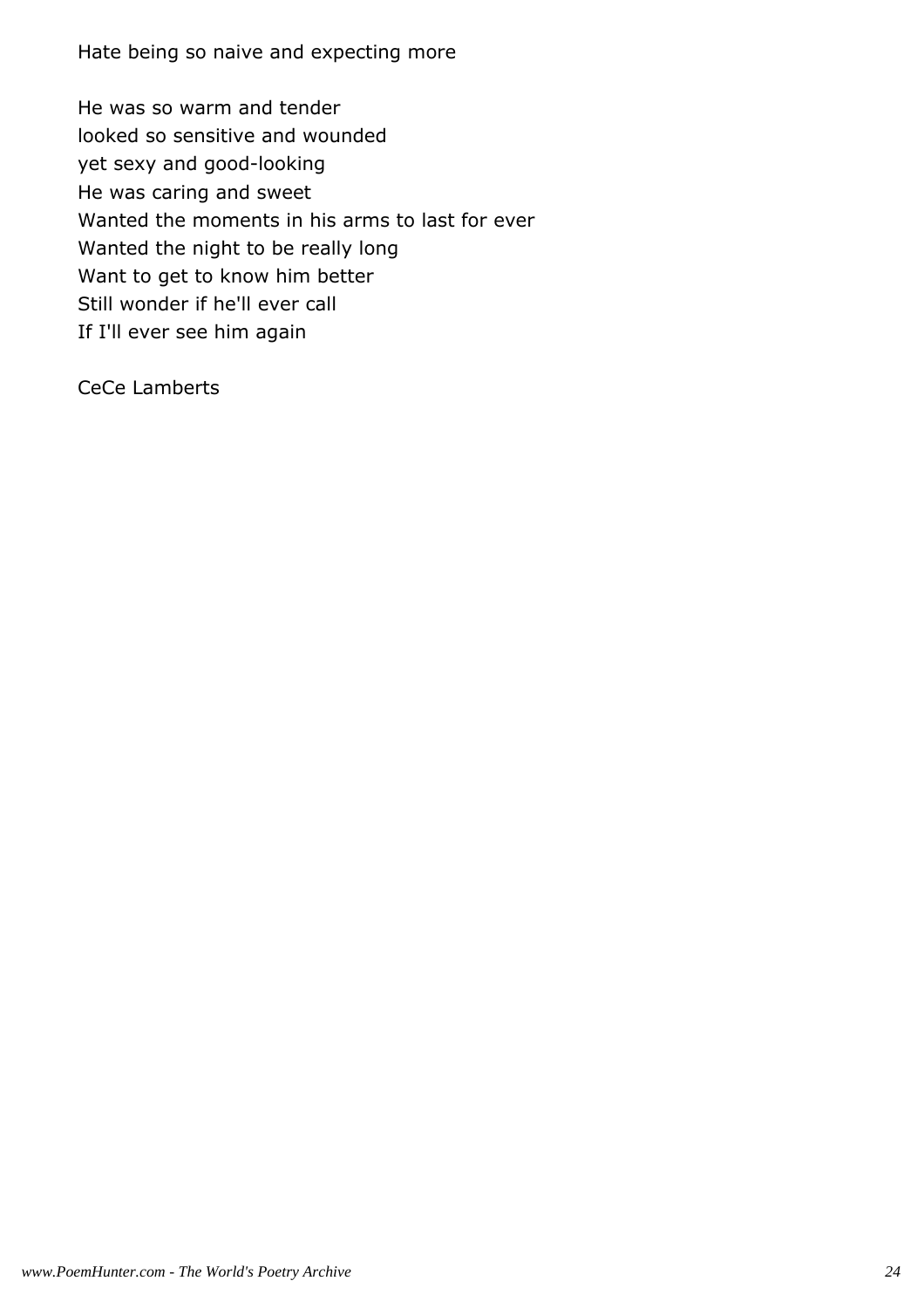# Over You

I'm over you dear You're history now your end was near it's finally here now.

The sun is shining again The colors are bright My heart is healed I'm finally all right.

A sigh of relief I'm turning the page On to a new belief I'm out of your cage.

(April 14,2007)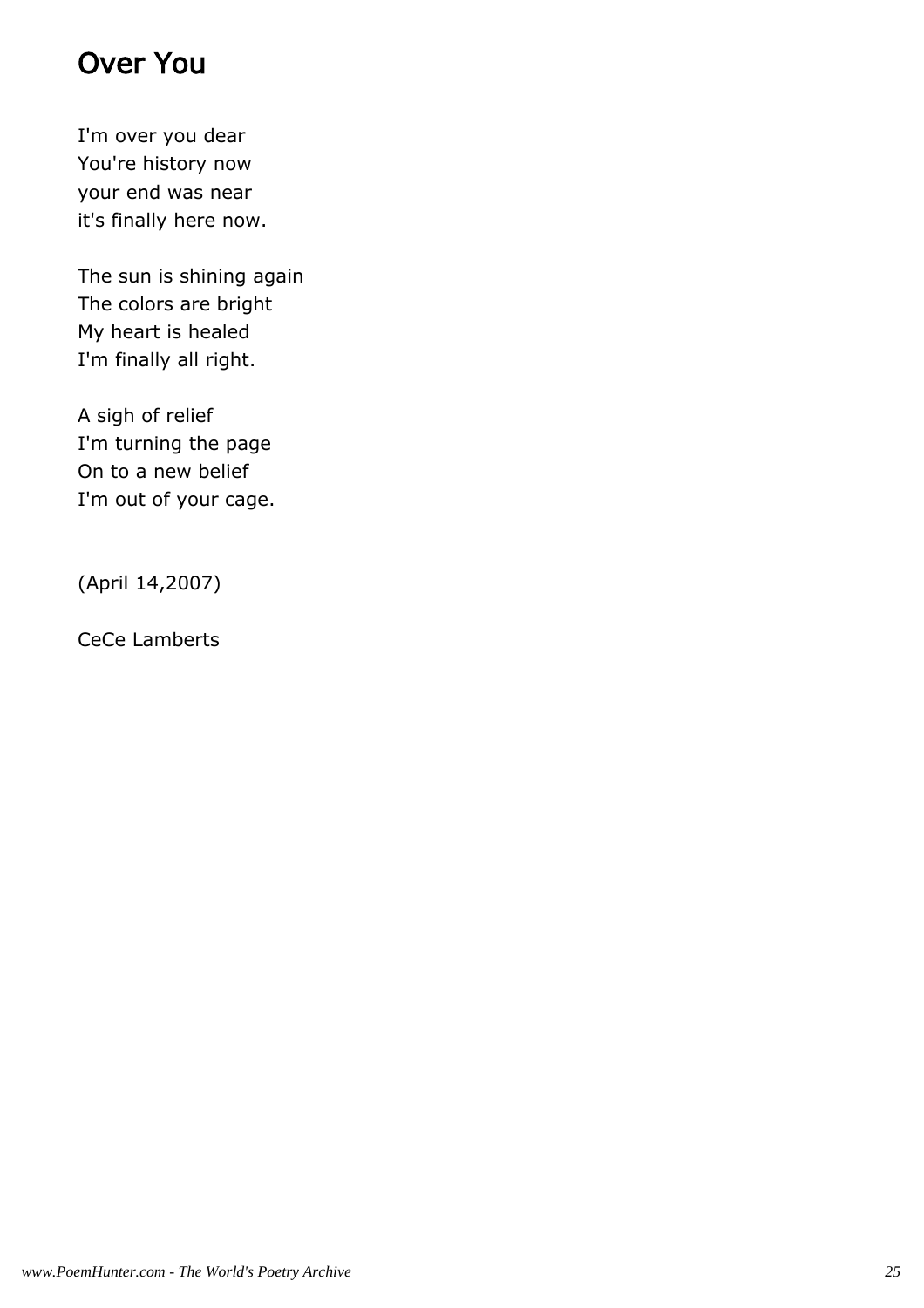#### People In My Life

Walking down the path of life, A path often hard, uphill and difficult I meet people who walk by my side Some of them choose to touch me Some of them I touch Some of them hold my hand and walk with me All of them scar me somehow

I've met mean people Violent, angry people People dark in the soul People that look good on the outside People funny and gracious on the surface But void and empty on the inside People who try to cover their defects but can't Emotionally naive, eternally lonely, unhappy and troubled people.

I've met people who step on me to get taller People who break me to feel better People who want me for one night only People who hurt me and don't care Weird, strange and unstable people No sense in their behavior People who take advantage of what I give them People who don't appreciate me People who expunge me from their life for good People who erase me and cancel me with a message People who refuse to take my calls People who avoid me like the plague Irrational people who I want to know better People who interest me nevertheless... People who promise won't treat me bad but do so anyway without explanation People who reject me abruptly People who switch me off with the push of a button People careless about my feelings Oblivious, confused and indifferent People who jerk me around for a week Playing with my vulnerable soul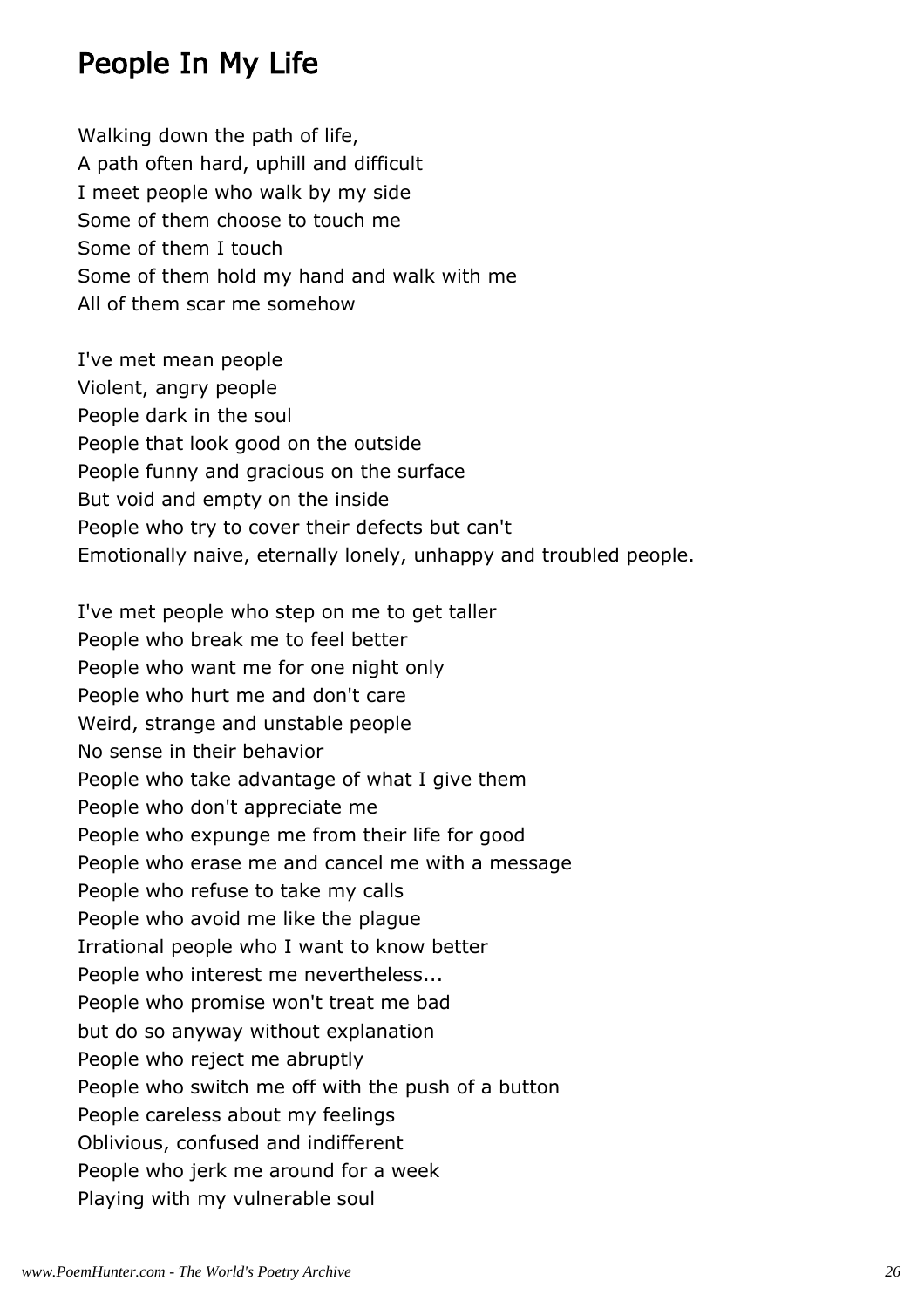and toss me in the garbage afterwards.

Why, I ask, why is this happening? Have normal people disappeared from this world? Is it me who allows them to step all over me? Is it my eagerness to meet someone normal that makes me a magnet for such strange behavior? Any normal people left out there? Please come hold my hand As life's ticking away and I can't hold out any longer Come and I'll forget all I've been through I'll try to do it right this time I'll try to give you just what you need, no more. Come tonight, I miss you. I'll be expecting you.

Written on April 3,2007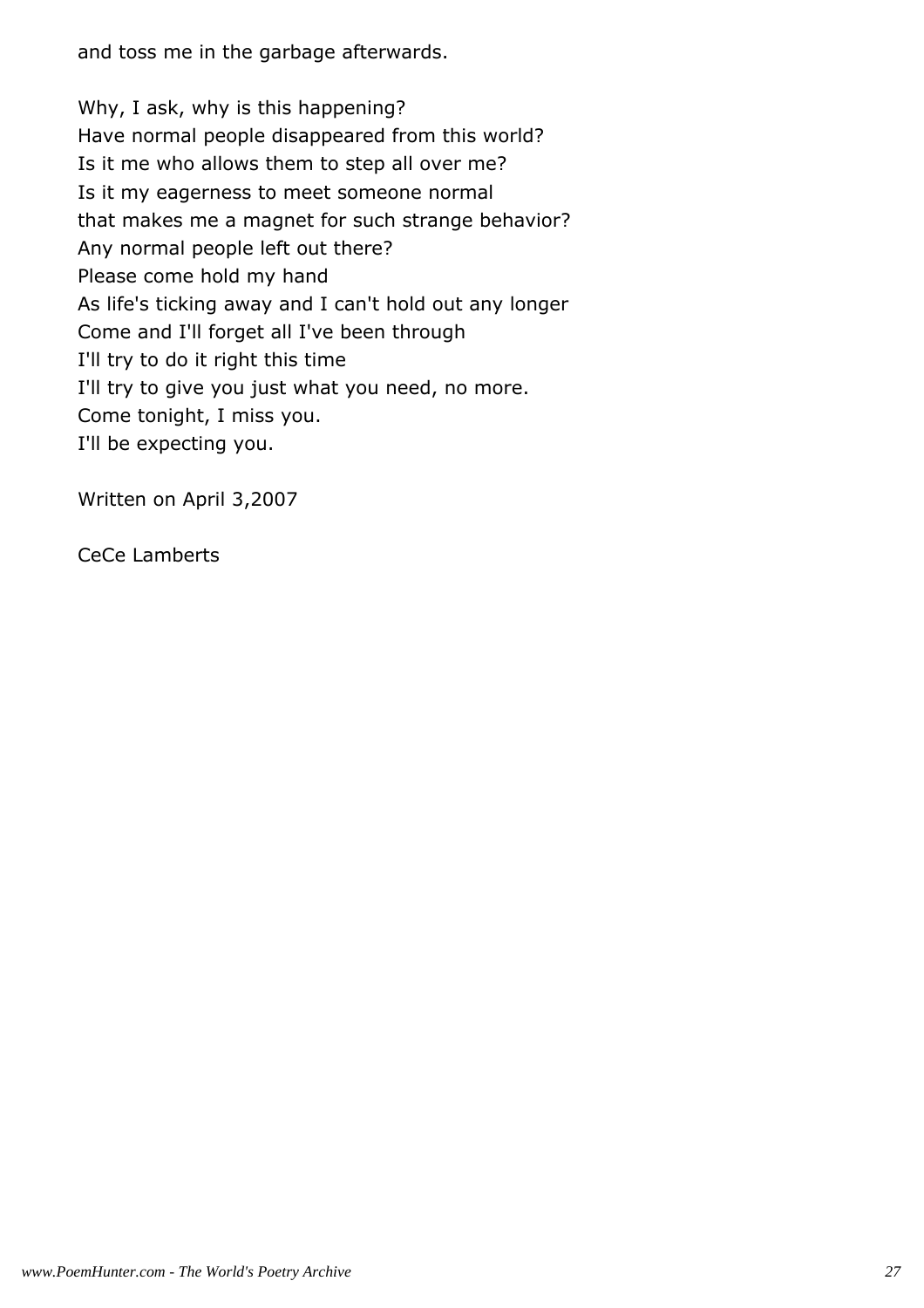### Rejection And A Guy Named Aris

Last week I met a guy named Aris He took my breath away Tall, sexy, good-looking, gorgeous Mysterious, sensitive, complicated Troubled, a poet, a musician Funny, intense and unstable.

He wanted me for one night only Treated me gently for that night Held me in his arms and kissed me long Gave me just what I needed for that night As I was needy for just that I was lonely and vulnerable I was looking for him and found him Thought the gods were shining down on me for once Thought he wanted me back But I was wrong…

Few days later he rejected me Came with a load of lies and excuses "It's not you, it's me" "I can't stay long" "I'm going through this phase" "I don't sleep well at night" 'I'm confused and contradictory'

Met me again and treated me like I was poison Kept away from me Curled in a corner Wouldn't even look at me Not a touch, a kiss, or a smile As if I had an infectious disease Like I was toxic

Left me with "I'm sorry" Messed me up real good And slammed the car door Like a slap on my face Left me stunned and frozen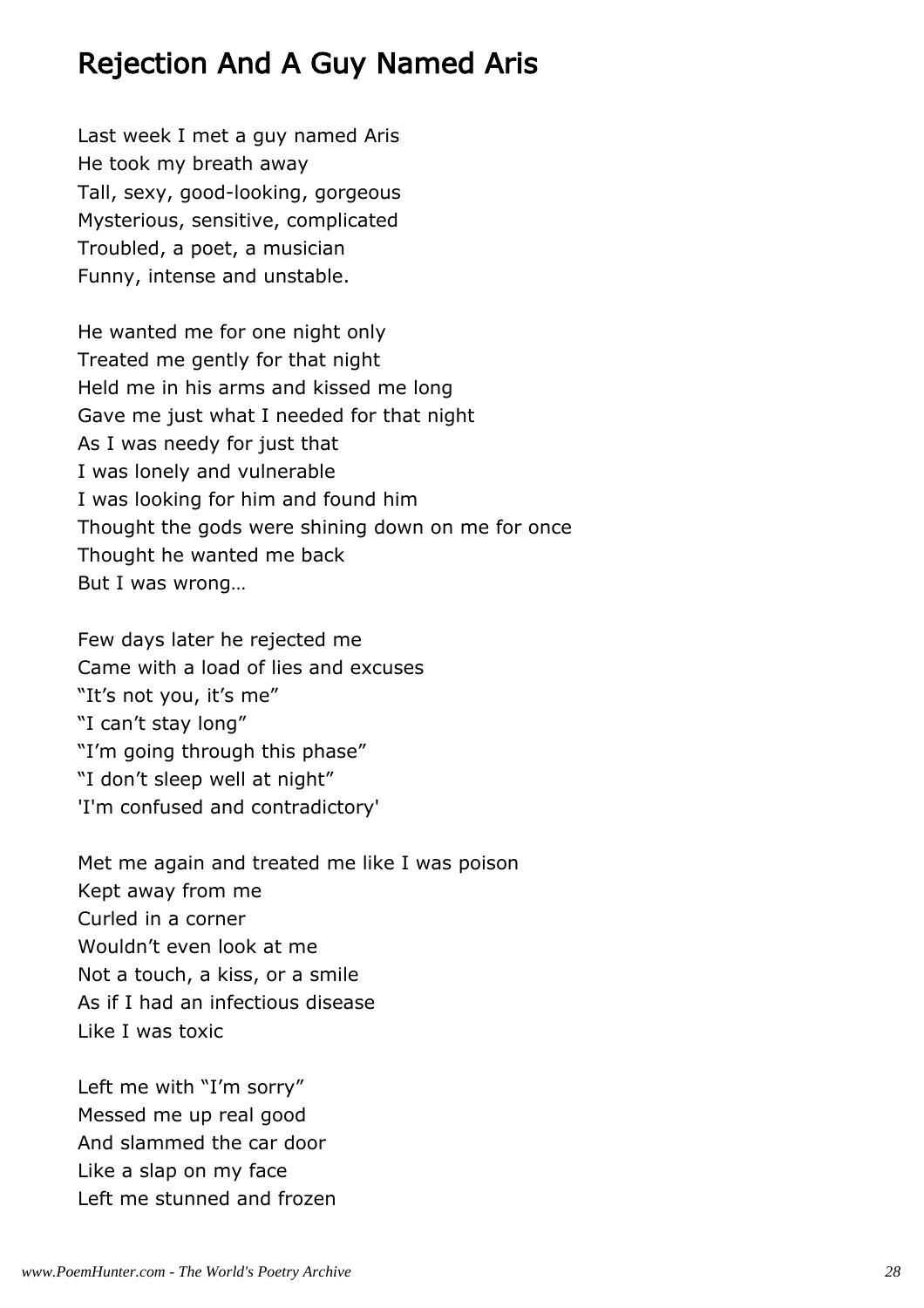Crushed me completely Was unable to react or drive Stood there wondering What had just happened

Stupid me, trying my best to help him out Took his excuses and lies seriously Tried to get to the bottom of his problems To analyze his soul, listen to what he wasn't telling me As if his behavior was abnormal As if his rejecting me was unexpected.

I'm such a fucking fool I should know by now Rejection is the norm, rejection is the rule Haven't I learnt by now? Don't I know not to get surprised when they reject me? I should have learnt by now I'm becoming an expert at being rejected This fucking pain is so familiar

Acceptance should surprise me Gotta find out what it is in me that turns people away This can't be a coincidence When you go through life being rejected consistently by all You shouldn't make excuses You have to face your shortcomings Face what it is that makes me toxic to others

I know it's not Aris's fault Shouldn't blame him for anything He didn't want me in any way, body or soul Seeing me the second time felt excruciating to him Boy, this is exactly what I didn't need at this point in life But it happened, once again, One more rejection to be added to my long list Better get used to it There will be more to come, that's for sure.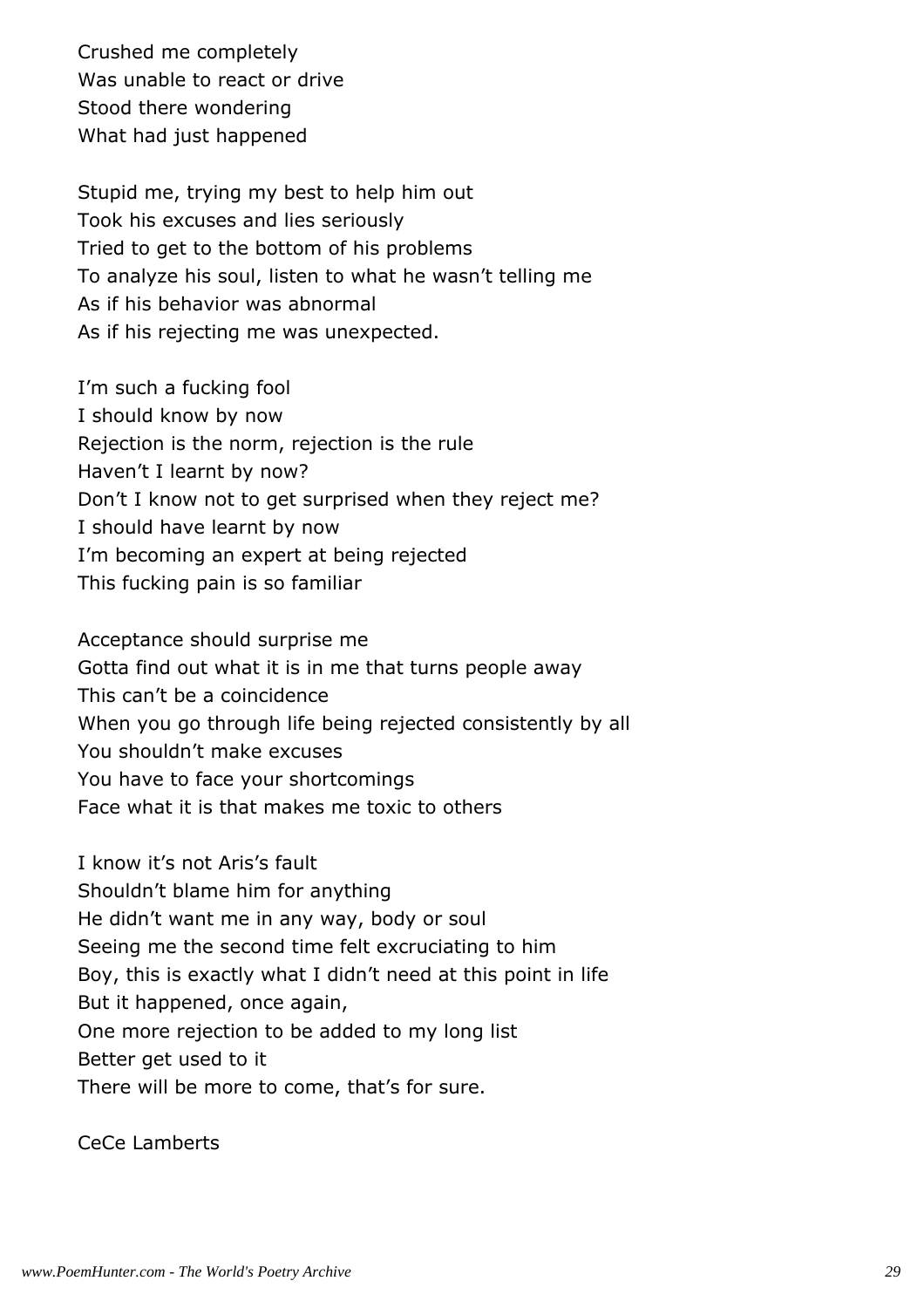#### Rejection And My Inner Paradise

I finally saw him at a party last night It's been 3 months since he's out of my life So short, so petit, so old for my taste yet so heartlessly he had me erased.

He's about eight inches shorter than me And the shoes I had on had 3-inch heels We are an odd couple, you have to agree None of his features match my ideals

He's about twenty years older than me My god, in my eyes he looked like a giant I think he is only five foot three Why did I have to be so compliant?

His Welsh accent was absolutely sexy His humor and wit were sharp as a razor I loved his tatoos, his earings and his dog Lexie, his look that intense and bright as a laser.

I saw him again and I felt it inside His rejection had hurt me, I had cried and died, How needy and stupid I'd been I realized I had him in my head totally idealized

My eyes were searching for him in the room I wanted to look at him long, to stare To ask him why he put me in such gloom How could he do that, how did he dare

I looked in the mirror instead; I looked good! All men in the party had circled around Trying to talk to me, to flirt all they could My shortie was now not making a sound

I decided to stay with the guys and chat I laughed, I giggled, I was a naughty brat I drank, I smoked, I danced, I had fun I was a hun, not a nun, and I liked to pun.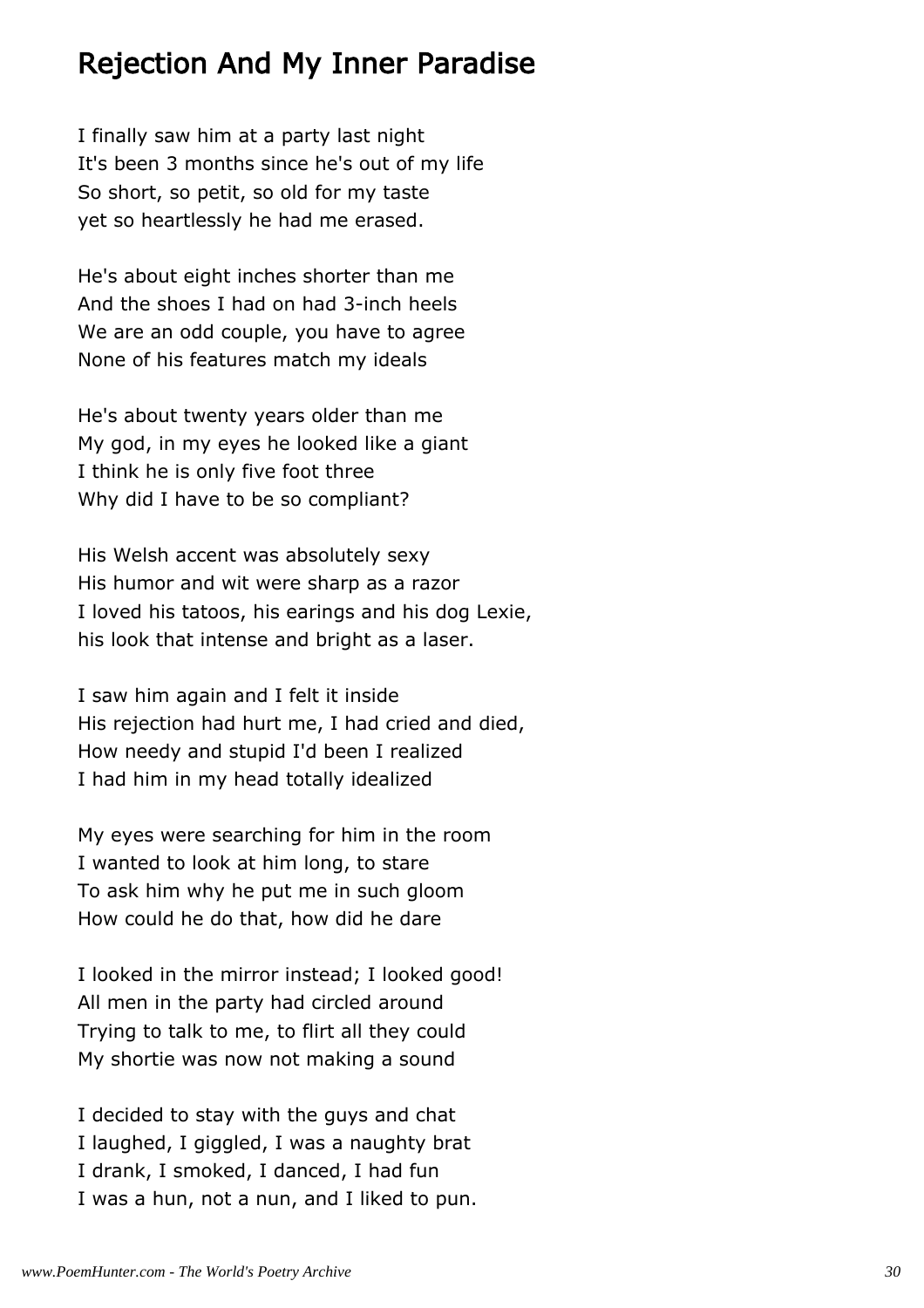I left the party with a smile on my face Could it be I was finally setting the pace for a life so free of this painful rejection? Maybe I didn't have to ask for affection My inner paradise was my ultimate protection.

Written on April 29,2007

To a friend who talked to me about my inner paradise.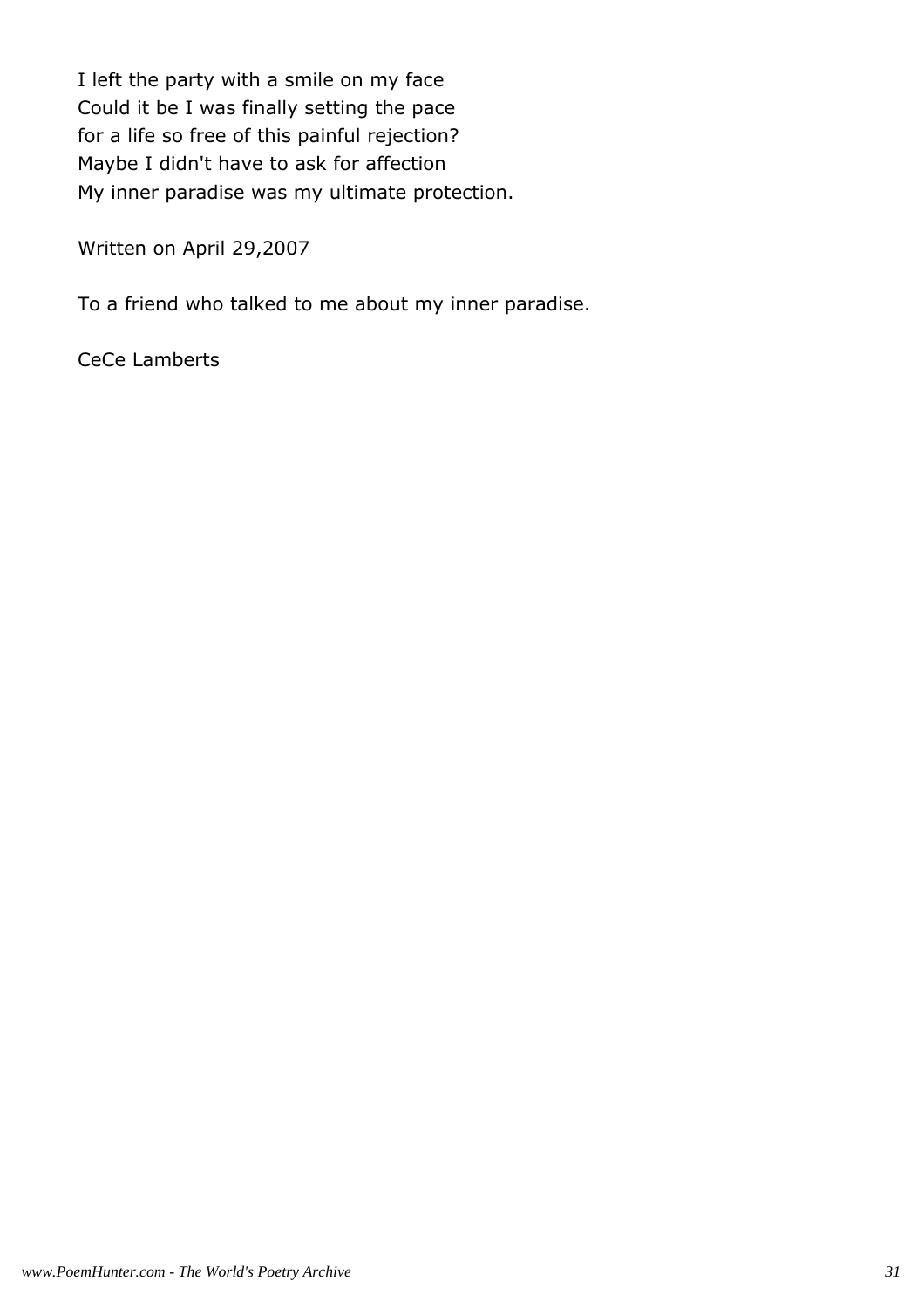#### Sunday Blues

I'm so confused For a minute I thought I saw the light I saw a good friendship develop A friendship I craved for a long time And I saw a beautiful mouth smiling at me

Now, I start doubting I doubt the friendship I doubt the feeling The sweet mouth is still smiling And two large blue-green eyes are looking my way Eyes so beautiful and large that are unreal Eyes that look like two blue lagoons And are full of kindness.

This is all so confusing I think I'm going crazy I need to put an order in my head And the alcohol's not helping me And my sleepless nights mess me up some more.

Am I moving backwards? I should be moving ahead I should be advancing But I feel stagnant Am I on a spiral? I feel like I'm running in circles Could it be I'm spiraling upwards? Am I making progress? Is this just a phase? When will it be over? Or, is it gonna be over? I've lost my guidance And I can't figure it out on my own.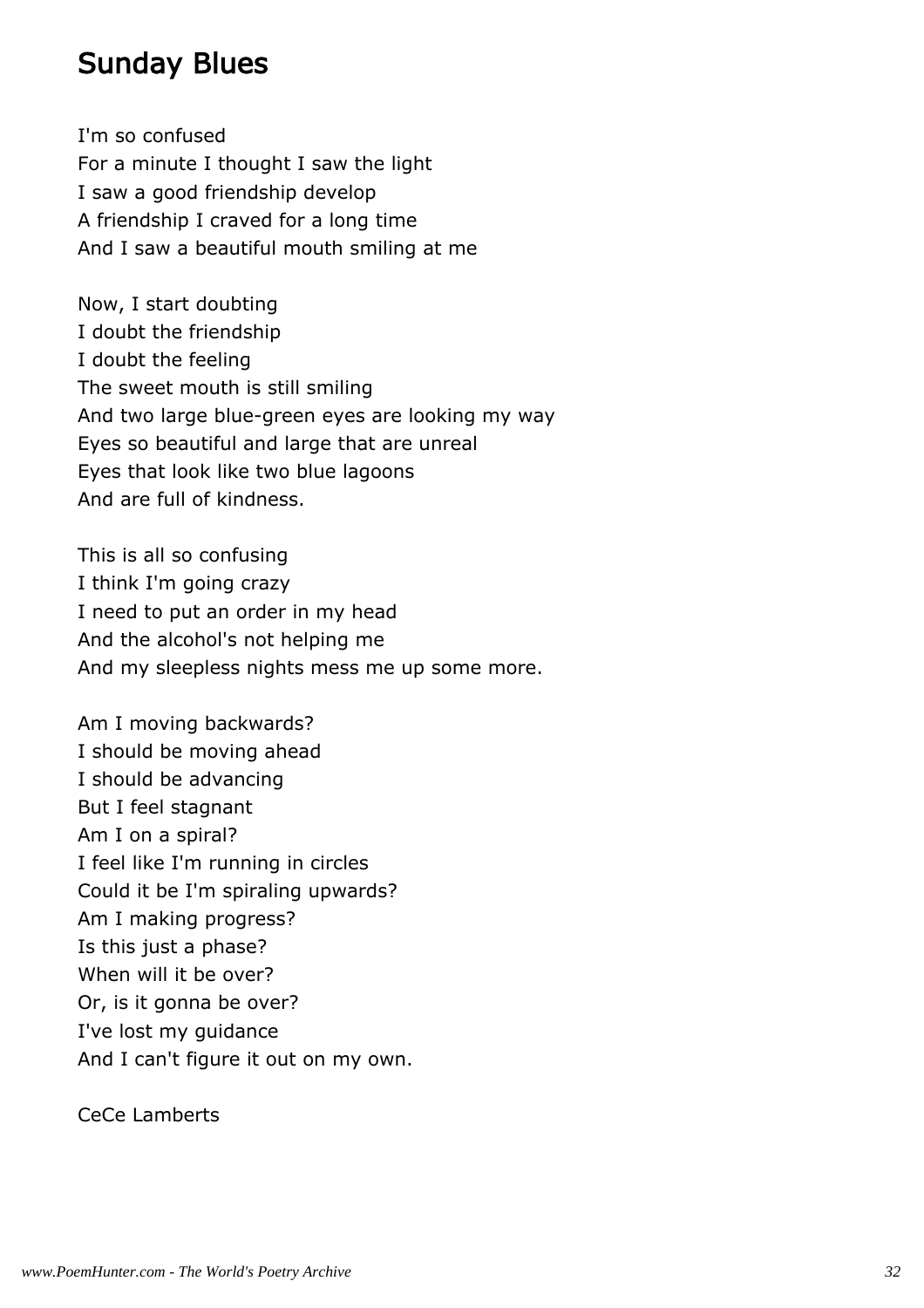# The Night He Said 'I Love You'

The night he said 'I love you' I was just going through a hard usual day I had been to work, I had cooked twice, I had done the laundry, I had taken the kids to their activities, I had helped them with their studies, I had put them to bed, I had done all the chores, I had argued with the ex, I had a full day...

He wrote to me in a message: I LOVE YOU! ! ! Out of the blue When I least expected it I thought I was gonna faint I thought life was playing its usual tricks on me This wasn't what it looked like He didn't really mean it It was right there on the screen But I couldn't believe it I was sure he was sending it to someone else Or he was too drunk Or he was too stoned Telling me he loves me It can't be

I filled up a glass of gin And I lit up a cigarette Had to numb myself for this Couldn't stand the feeling It was overwhelming This moment lived in my dreams with him He lived in my dreams with his 'I LOVE YOU' It wasn't real I couldn't handle it

Replied, trying to contain myself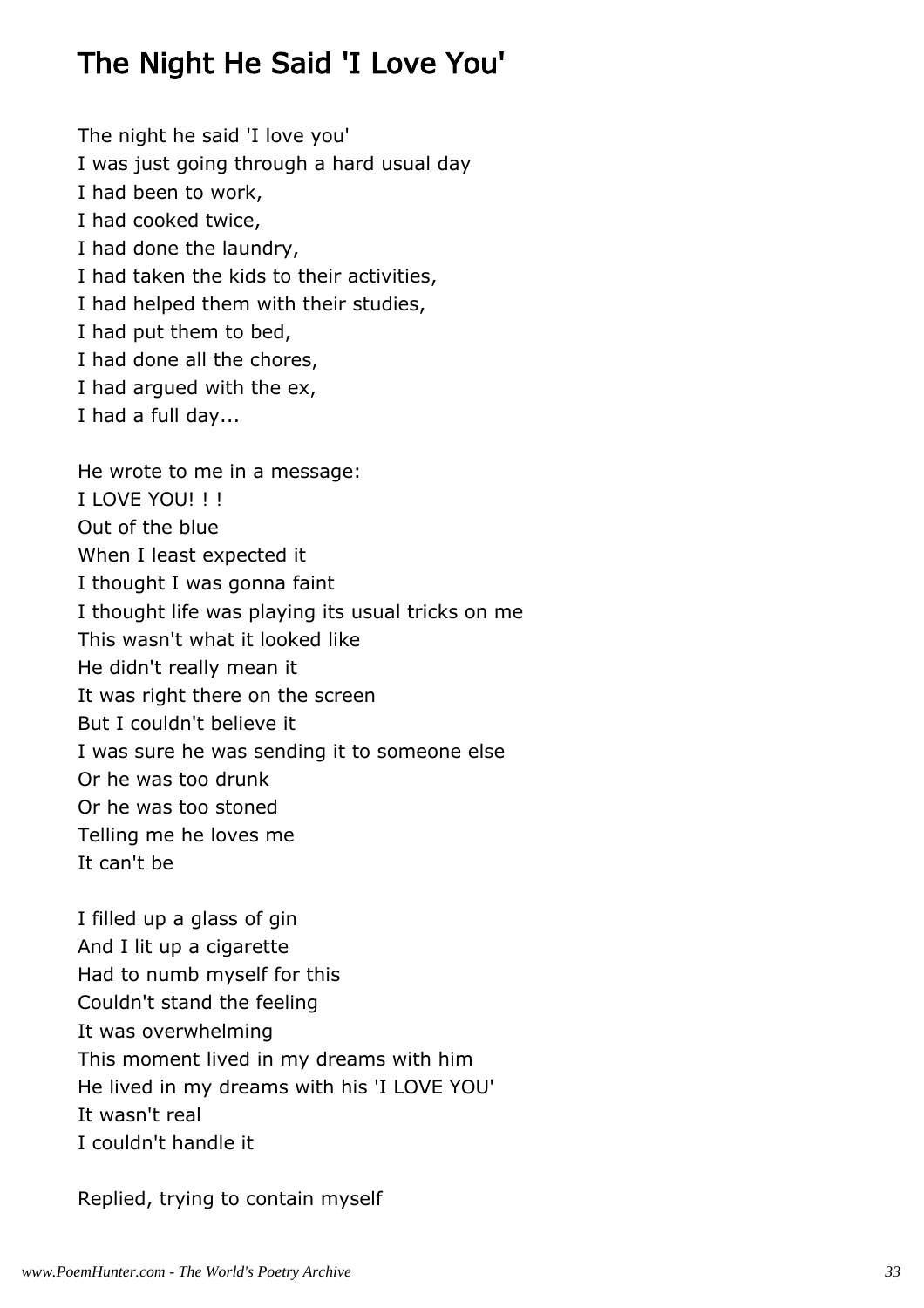And to not overreact Felt proud and glowing on the inside But made myself act cool and casual Just wrote a simple 'I love you MORE.' I wanted to write: 'Come again? I didn't hear you' 'It's too noisy here, can you repeat that please? ' 'I'm sorry, say it one more time, I didn't get it' So he keeps writing it back to me To make sure it's real.

I could have said so much more, Like, my life is never gonna be the same I admire you, I adore you, I worship you, You're one of the most special things in my life You're life itself for me You give me a reason to live Are you sure it's me you love? Are you sure?

I know it's not the same kind of love I feel for him I know it's a friend's love I know I'm in love, and he simply loves, 'cause he's in love with someone else, but this still feels wonderful.

It's 3 am and it's totally dark outside but it feels like the sun is shining I could see a rainbow of happiness out there Nature is having a party for me To celebrate this unique occasion That my soul has been in pain for such a long time And your 3 words have helped this pain so fast. Please tell me more words of love And I'll write a poem for every word you tell me. I promise. Please, I Love You